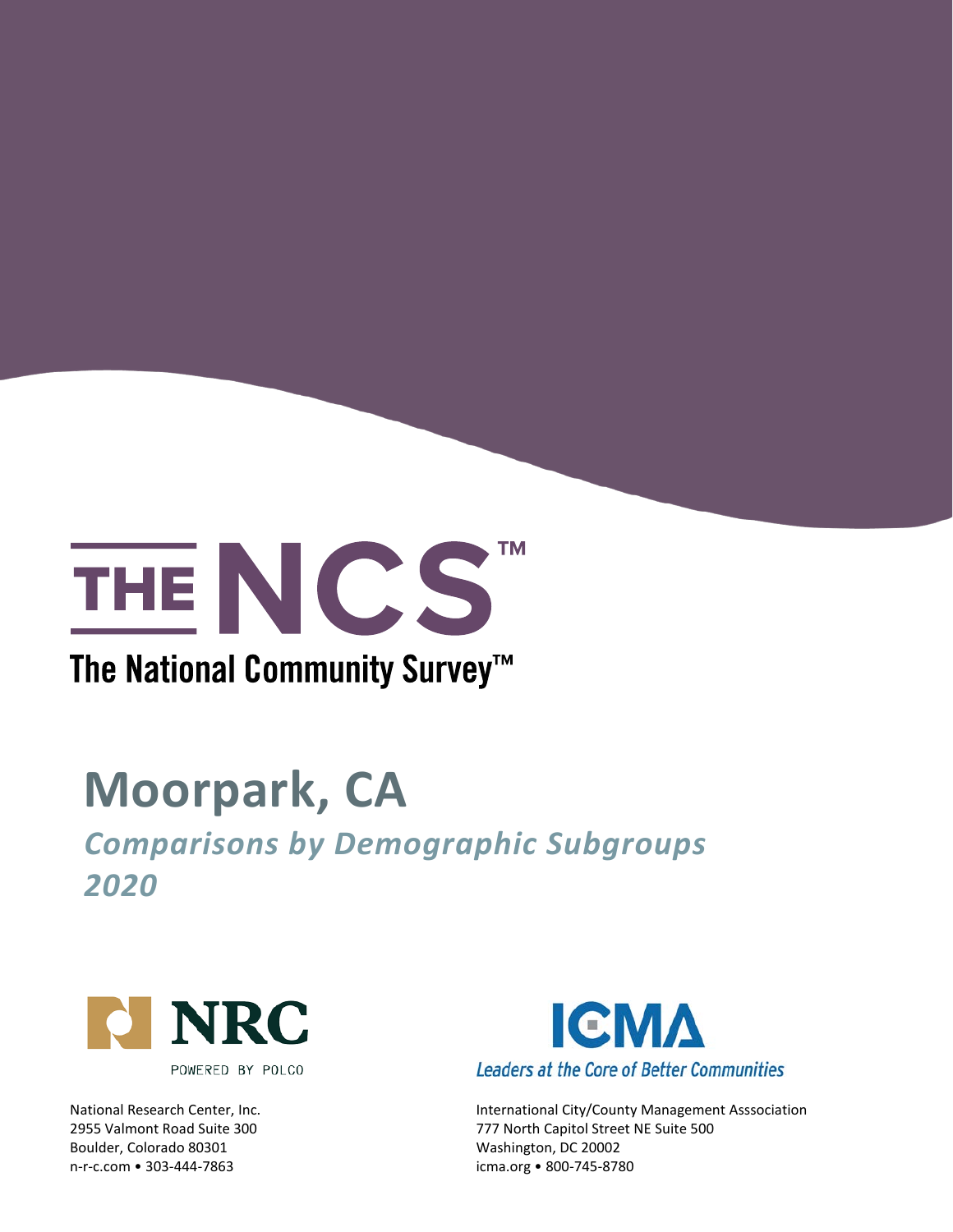## **About the Demographic Comparisons**

The National Community Survey™ (The NCS™) is a collaborative effort between National Research Center, Inc. (NRC) and the International City/County Management Association (ICMA). The survey and its administration are standardized to assure high quality research methods and directly comparable results across The NCS communities. Communities conducting The NCS can choose from a number of optional services to customize the reporting of survey results. Moorpark's Comparisons by Demographic Subgroups is part of a larger project for the City and additional reports are available under separate cover. This report discusses differences in opinion of survey respondents by age, gender, race/ethnicity, housing tenure (rent or own) and housing unit type (detached or attached).



The National Community Survey™ © 2001-2020 National Research Center, Inc.

The NCS™ is presented by NRC in collaboration with ICMA.

NRC is a charter member of the AAPOR Transparency Initiative, providing clear disclosure of our sound and ethical survey research practices.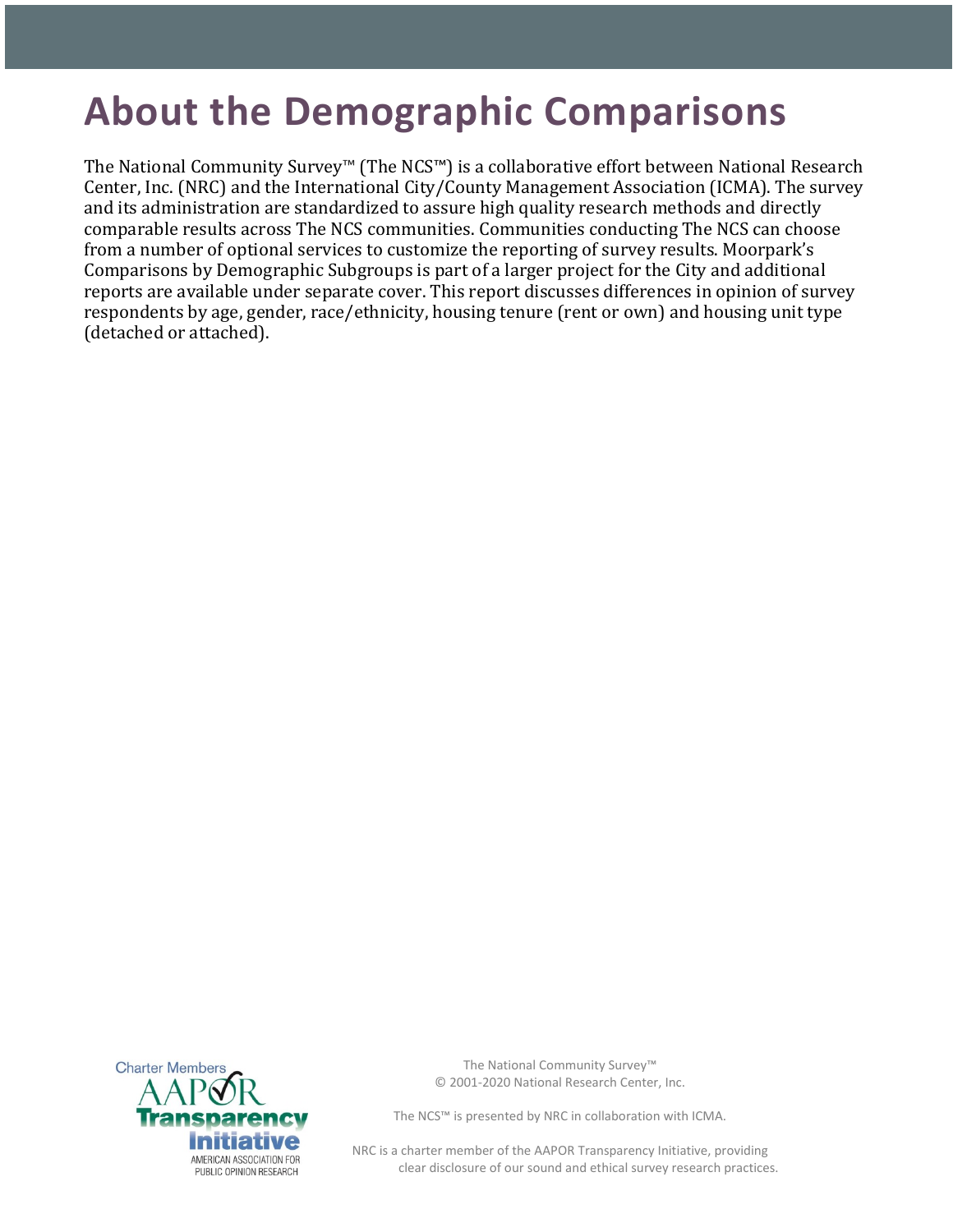### **Understanding the Tables**

For most of the questions, one number appears for each question. Responses have been summarized to show only the proportion of respondents giving a certain answer; for example, the percent of respondents who rated the quality of life as "excellent" or "good," or the percent of respondents who participated in an activity at least once. It should be noted that when a table that does include all responses (not a single number) for a question that only permitted a single response does not total to exactly 100%, it is due to the common practice of percentages being rounded to the nearest whole number.

The subgroup comparison tables contain the crosstabulations of survey questions by selected respondent characteristics. Chi-square or ANOVA tests of significance were applied to these breakdowns of survey questions. A "p-value" of 0.05 or less indicates that there is less than a 5% probability that differences observed between groups are due to chance; or in other words, a greater than 95% probability that the differences observed in the selected categories of the sample represent "real" differences among those populations. As subgroups vary in size and each group (and each comparison to another group) has a unique margin of error, statistical testing is used to determine whether differences between subgroups are statistically significant.

Each column in the following tables is labeled with a letter for each subgroup being compared. The "Overall" column, which shows the ratings for all respondents, also has a column designation of "(A)", but no statistical tests were done for the overall rating.

For each pair of subgroups ratings within a row (a single question item) that has a statistically significant difference, an uppercase letter denoting significance is shown in the cell with the larger column proportion. The letter denotes the subgroup with the smaller column proportion from which it is statistically different. Subgroups that have no uppercase letter denotation in their column and that are also not referred to in any other column were not statistically different.

For example, in Table 1 on the following page, respondents age 35 to 54 (B) and 55 and over (C) gave significantly higher rating to their likelihood of remaining in Moorpark for the next five years than those age 18 to 34 (A), as denoted by the "A" listed in the cell of the ratings for those 35-54 and 55+. This was also true of women (A) over men (B); and homeowners (B) over renters (A).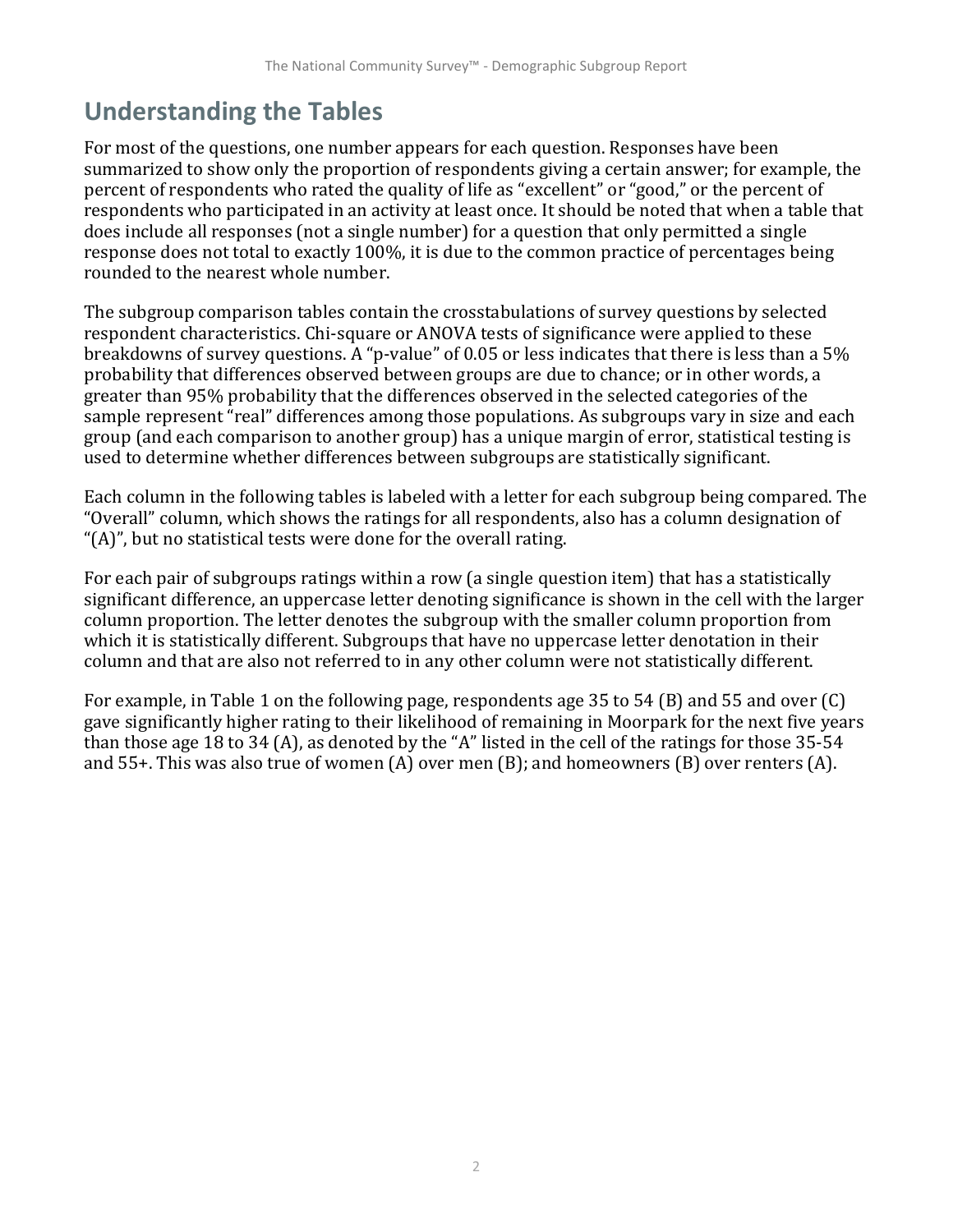#### **TABLE 1: QUALITY OF LIFE**

| Percent rating positively (e.g.,<br>excellent/good, very/somewhat likely) |                       | Age          |          | Sex      |      |                              | Race/ethnicity                |      | Rent or<br>own | Detached or<br>attached |          | Overall |
|---------------------------------------------------------------------------|-----------------------|--------------|----------|----------|------|------------------------------|-------------------------------|------|----------------|-------------------------|----------|---------|
|                                                                           | $18 -$<br>34          | $35 -$<br>54 | $55+$    | Female   | Male | White alone,<br>not Hispanic | Hispanic and/or<br>other race | Rent | Own            | Detached                | Attached | (A)     |
|                                                                           | (A)                   | (B)          | (C)      | (A)      | (B)  | (A)                          | (B)                           | (A)  | (B)            | (A)                     | (B)      |         |
| Overall image or reputation of<br>Moorpark                                | 85%<br>B <sub>C</sub> | 74%          | 73%      | 74%      | 79%  | 73%                          | 83%<br>A                      | 75%  | 77%            | 74%                     | 82%      | 76%     |
| The overall quality of life in Moorpark                                   | 84%                   | 87%          | 90%      | 85%      | 91%  | 86%                          | 90%                           | 80%  | 90%<br>A       | 88%                     | 86%      | 88%     |
| Moorpark as a place to live                                               | 93%                   | 90%          | 95%      | 92%      | 93%  | 90%                          | 97%<br>A                      | 90%  | 93%            | 93%                     | 92%      | 92%     |
| Recommend living in Moorpark to<br>someone who asks                       | 97%                   | 92%          | 96%      | 94%      | 96%  | 94%                          | 96%                           | 95%  | 95%            | 95%                     | 92%      | 95%     |
| Remain in Moorpark for the next five<br>years                             | 78%                   | 90%<br>A     | 90%<br>A | 91%<br>B | 82%  | 86%                          | 88%                           | 78%  | 90%<br>A       | 87%                     | 86%      | 87%     |

#### **TABLE 2: GOVERNANCE**

| Percent rating positively (e.g.,<br>excellent/good)       |              | Age          |       | Sex    |      |                              | Race/ethnicity                   |      | Rent or<br>own | Detached or<br>attached |          | Overall |
|-----------------------------------------------------------|--------------|--------------|-------|--------|------|------------------------------|----------------------------------|------|----------------|-------------------------|----------|---------|
|                                                           | $18 -$<br>34 | $35 -$<br>54 | $55+$ | Female | Male | White alone,<br>not Hispanic | Hispanic<br>and/or other<br>race | Rent | Own            | Detached                | Attached | (A)     |
|                                                           | (A)          | (B)          | (C)   | (A)    | (B)  | (A)                          | (B)                              | (A)  | (B)            | (A)                     | (B)      |         |
| Overall confidence in Moorpark<br>government              | 50%          | 56%          | 50%   | 50%    | 55%  | 49%                          | 58%                              | 44%  | 54%            | 53%                     | 50%      | 52%     |
| The overall direction that Moorpark is<br>taking          | 53%          | 52%          | 55%   | 55%    | 51%  | 52%                          | 57%                              | 57%  | 52%            | 48%                     | 70%<br>A | 53%     |
| The value of services for the taxes paid to<br>Moorpark   | 64%          | 59%          | 58%   | 60%    | 60%  | 58%                          | 64%                              | 48%  | 63%<br>Α       | 58%                     | 66%      | 60%     |
| Generally acting in the best interest of the<br>community | 63%          | 60%          | 57%   | 58%    | 63%  | 56%                          | 67%<br>A                         | 68%  | 57%            | 59%                     | 62%      | 60%     |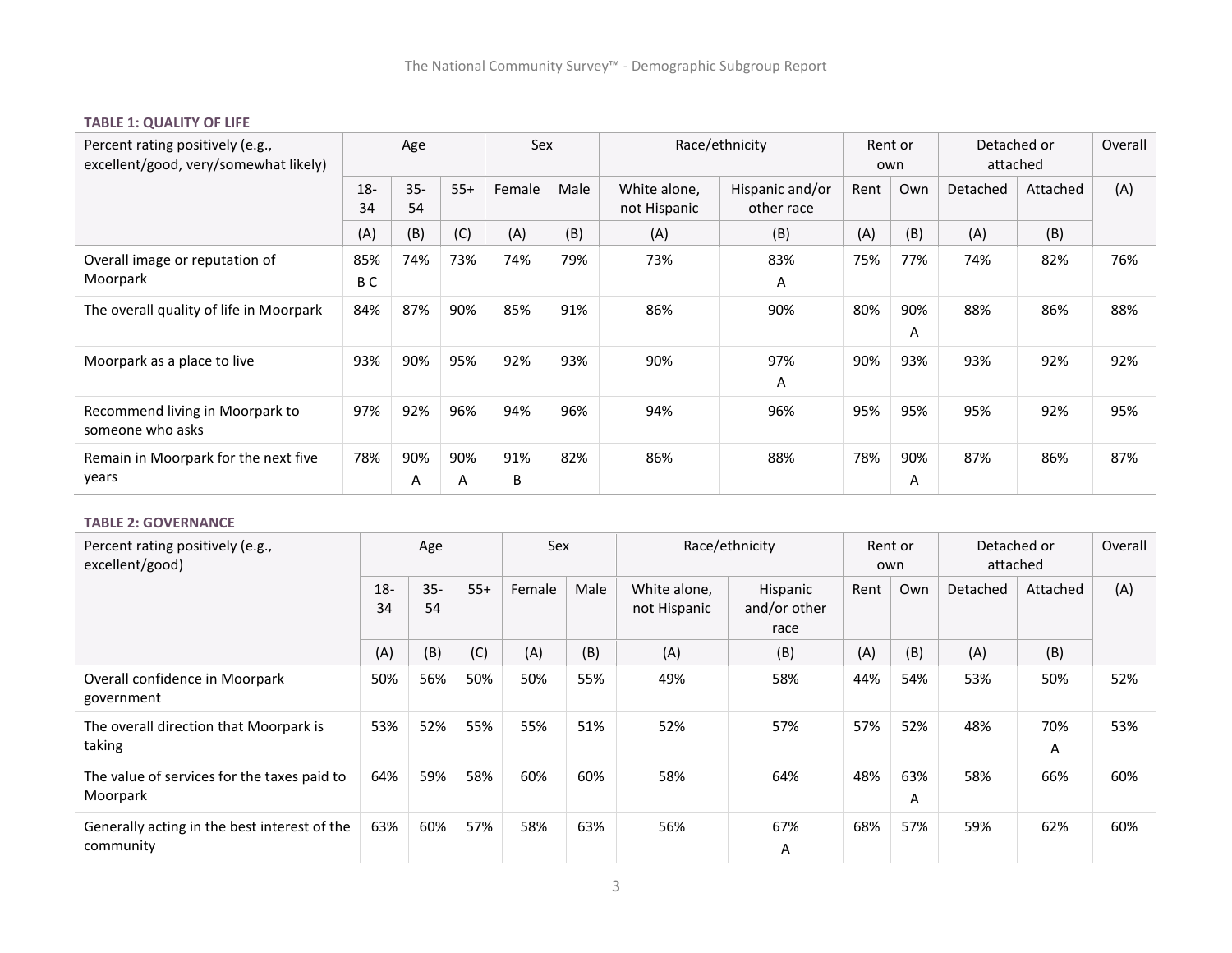| Percent rating positively (e.g.,<br>excellent/good)                                          |              | Age          |       | Sex    |      |                              | Race/ethnicity                   |      | Rent or<br>own | Detached or<br>attached |          | Overall |
|----------------------------------------------------------------------------------------------|--------------|--------------|-------|--------|------|------------------------------|----------------------------------|------|----------------|-------------------------|----------|---------|
|                                                                                              | $18 -$<br>34 | $35 -$<br>54 | $55+$ | Female | Male | White alone,<br>not Hispanic | Hispanic<br>and/or other<br>race | Rent | Own            | Detached                | Attached | (A)     |
|                                                                                              | (A)          | (B)          | (C)   | (A)    | (B)  | (A)                          | (B)                              | (A)  | (B)            | (A)                     | (B)      |         |
| Being honest                                                                                 | 79%<br>C     | 71%          | 64%   | 68%    | 74%  | 68%                          | 78%<br>Α                         | 74%  | 70%            | 72%                     | 67%      | 71%     |
| Being open and transparent to the public                                                     | 60%          | 66%          | 57%   | 59%    | 65%  | 61%                          | 65%                              | 58%  | 62%            | 62%                     | 60%      | 61%     |
| Informing residents about issues facing<br>the community                                     | 54%          | 55%          | 56%   | 53%    | 58%  | 55%                          | 56%                              | 55%  | 55%            | 52%                     | 64%<br>Α | 55%     |
| The job Moorpark government does at<br>welcoming resident involvement                        | 50%          | 55%          | 46%   | 48%    | 55%  | 51%                          | 51%                              | 54%  | 50%            | 50%                     | 54%      | 51%     |
| Treating all residents fairly                                                                | 74%          | 73%          | 67%   | 69%    | 75%  | 72%                          | 72%                              | 68%  | 73%            | 71%                     | 72%      | 72%     |
| Treating residents with respect                                                              | 80%          | 78%          | 75%   | 75%    | 79%  | 80%                          | 75%                              | 77%  | 77%            | 76%                     | 80%      | 77%     |
| Overall customer service by Moorpark<br>employees (police, receptionists,<br>planners, etc.) | 94%<br>С     | 86%          | 83%   | 87%    | 88%  | 88%                          | 86%                              | 89%  | 86%            | 86%                     | 90%      | 87%     |
| <b>Public information services</b>                                                           | 76%          | 70%          | 71%   | 70%    | 75%  | 71%                          | 75%                              | 63%  | 75%<br>Α       | 73%                     | 70%      | 72%     |
| The City of Moorpark                                                                         | 80%<br>C     | 78%          | 70%   | 77%    | 75%  | 75%                          | 78%                              | 76%  | 76%            | 75%                     | 78%      | 76%     |
| The Federal Government                                                                       | 47%<br>C     | 43%          | 33%   | 44%    | 37%  | 35%                          | 52%<br>Α                         | 42%  | 40%            | 42%                     | 38%      | 41%     |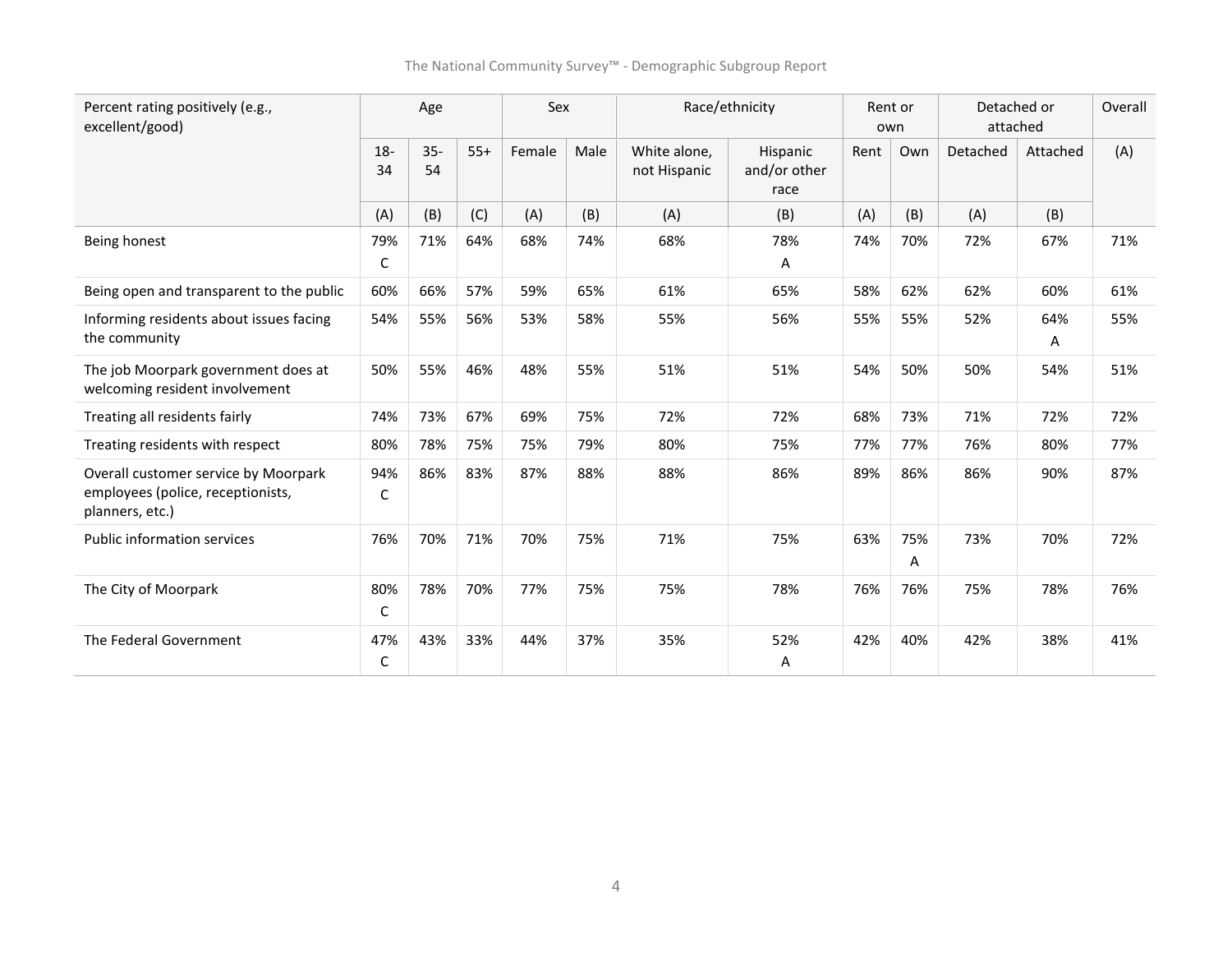#### **TABLE 3: ECONOMY**

| Percent rating positively (e.g.,<br>excellent/good, very/somewhat positive) |                       | Age          |            | Sex    |          |                              | Race/ethnicity                   |          | Rent or<br>own | Detached or<br>attached |          | Overall |
|-----------------------------------------------------------------------------|-----------------------|--------------|------------|--------|----------|------------------------------|----------------------------------|----------|----------------|-------------------------|----------|---------|
|                                                                             | $18-$<br>34           | $35 -$<br>54 | $55+$      | Female | Male     | White alone,<br>not Hispanic | Hispanic<br>and/or other<br>race | Rent     | Own            | Detached                | Attached | (A)     |
|                                                                             | (A)                   | (B)          | (C)        | (A)    | (B)      | (A)                          | (B)                              | (A)      | (B)            | (A)                     | (B)      |         |
| Overall economic health of Moorpark                                         | 47%                   | 43%          | 52%        | 44%    | 52%      | 41%                          | 58%<br>А                         | 53%      | 45%            | 46%                     | 52%      | 47%     |
| Economic development                                                        | 44%<br>B              | 29%          | 34%        | 36%    | 32%      | 24%                          | 53%<br>Α                         | 41%      | 32%            | 32%                     | 41%      | 34%     |
| Overall quality of business and service<br>establishments in Moorpark       | 67%<br>B              | 51%          | 57%        | 58%    | 55%      | 53%                          | 64%<br>Α                         | 60%      | 56%            | 57%                     | 56%      | 57%     |
| Variety of business and service<br>establishments in Moorpark               | 53%<br>B <sub>C</sub> | 26%          | 33%        | 35%    | 35%      | 31%                          | 42%<br>Α                         | 34%      | 35%            | 36%                     | 33%      | 35%     |
| Vibrancy of downtown/commercial area                                        | 18%                   | 16%          | 18%        | 18%    | 17%      | 15%                          | 21%                              | 26%<br>B | 14%            | 16%                     | 22%      | 17%     |
| Shopping opportunities                                                      | 43%<br>B <sub>C</sub> | 26%          | 30%        | 33%    | 29%      | 27%                          | 40%<br>Α                         | 40%<br>B | 29%            | 28%                     | 43%<br>A | 31%     |
| Moorpark as a place to visit                                                | 35%                   | 38%          | 48%<br>A B | 38%    | 44%      | 40%                          | 41%                              | 39%      | 41%            | 38%                     | 46%      | 40%     |
| Moorpark as a place to work                                                 | 51%                   | 42%          | 57%<br>B   | 51%    | 47%      | 48%                          | 51%                              | 39%      | 53%<br>А       | 53%<br>B                | 37%      | 49%     |
| <b>Employment opportunities</b>                                             | 21%                   | 15%          | 13%        | 19%    | 13%      | 15%                          | 17%                              | 24%<br>B | 13%            | 16%                     | 15%      | 16%     |
| Cost of living in Moorpark                                                  | 39%                   | 40%          | 39%        | 38%    | 41%      | 36%                          | 44%                              | 34%      | 41%            | 39%                     | 39%      | 39%     |
| Economy will have positive impact on<br>income                              | 21%                   | 22%          | 20%        | 20%    | 23%      | 19%                          | 26%                              | 20%      | 21%            | 22%                     | 19%      | 21%     |
| NOT under housing cost stress                                               | 49%                   | 66%<br>Α     | 56%        | 50%    | 68%<br>Α | 60%                          | 54%                              | 30%      | 68%<br>Α       | 69%<br>B                | 26%      | 58%     |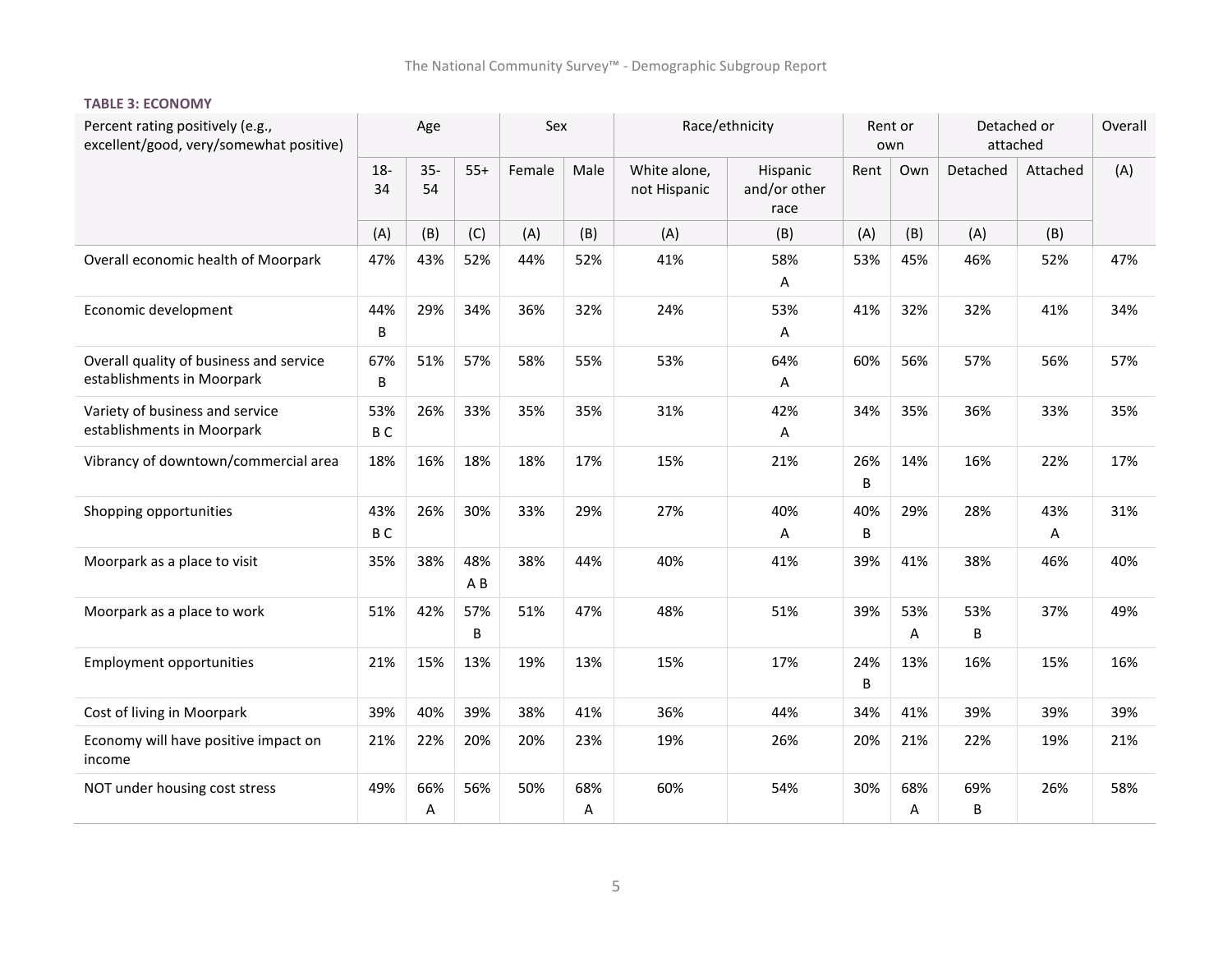#### **TABLE 4: MOBILITY**

| Percent rating positively (e.g.,<br>excellent/good, yes in the last 12                    |                       | Age          |          | Sex      |      |                              | Race/ethnicity                   |          | Rent or<br>own | Detached or<br>attached |          | Overall |
|-------------------------------------------------------------------------------------------|-----------------------|--------------|----------|----------|------|------------------------------|----------------------------------|----------|----------------|-------------------------|----------|---------|
| months)                                                                                   | $18-$<br>34           | $35 -$<br>54 | $55+$    | Female   | Male | White alone,<br>not Hispanic | Hispanic<br>and/or other<br>race | Rent     | Own            | Detached                | Attached | (A)     |
|                                                                                           | (A)                   | (B)          | (C)      | (A)      | (B)  | (A)                          | (B)                              | (A)      | (B)            | (A)                     | (B)      |         |
| Overall quality of the transportation<br>system (auto, bicycle, foot, bus) in<br>Moorpark | 71%<br>B <sub>C</sub> | 56%          | 57%      | 58%      | 63%  | 54%                          | 71%<br>Α                         | 60%      | 60%            | 59%                     | 63%      | 60%     |
| Traffic flow on major streets                                                             | 46%                   | 40%          | 42%      | 46%      | 38%  | 35%                          | 54%<br>Α                         | 37%      | 44%            | 43%                     | 41%      | 42%     |
| Ease of travel by car in Moorpark                                                         | 86%<br>B <sub>C</sub> | 73%          | 67%      | 77%      | 70%  | 69%                          | 83%<br>Α                         | 71%      | 75%            | 74%                     | 73%      | 74%     |
| Ease of travel by public transportation in<br>Moorpark                                    | 59%                   | 51%          | 46%      | 51%      | 53%  | 42%                          | 64%<br>Α                         | 51%      | 52%            | 52%                     | 51%      | 52%     |
| Ease of travel by bicycle in Moorpark                                                     | 72%<br>$\mathsf C$    | 68%          | 57%      | 61%      | 70%  | 64%                          | 67%                              | 79%<br>B | 62%            | 67%                     | 61%      | 66%     |
| Ease of walking in Moorpark                                                               | 85%                   | 77%          | 77%      | 77%      | 81%  | 76%                          | 83%                              | 86%<br>B | 77%            | 79%                     | 78%      | 79%     |
| Ease of public parking                                                                    | 78%                   | 84%          | 79%      | 86%<br>B | 74%  | 79%                          | 82%                              | 70%      | 84%<br>Α       | 82%                     | 77%      | 81%     |
| Bus or transit services                                                                   | 75%                   | 72%          | 63%      | 75%      | 66%  | 69%                          | 71%                              | 79%<br>B | 65%            | 70%                     | 71%      | 70%     |
| Traffic enforcement                                                                       | 77%<br>B              | 63%          | 73%<br>B | 72%      | 67%  | 66%                          | 77%<br>Α                         | 66%      | 71%            | 68%                     | 73%      | 70%     |
| Traffic signal timing                                                                     | 78%<br>B <sub>C</sub> | 56%          | 53%      | 61%      | 61%  | 55%                          | 72%<br>Α                         | 54%      | 63%            | 60%                     | 62%      | 61%     |
| Street repair                                                                             | 53%                   | 55%          | 50%      | 54%      | 52%  | 51%                          | 57%                              | 58%      | 51%            | 51%                     | 57%      | 53%     |
| Street cleaning                                                                           | 87%                   | 78%          | 79%      | 81%      | 80%  | 80%                          | 81%                              | 78%      | 81%            | 81%                     | 80%      | 80%     |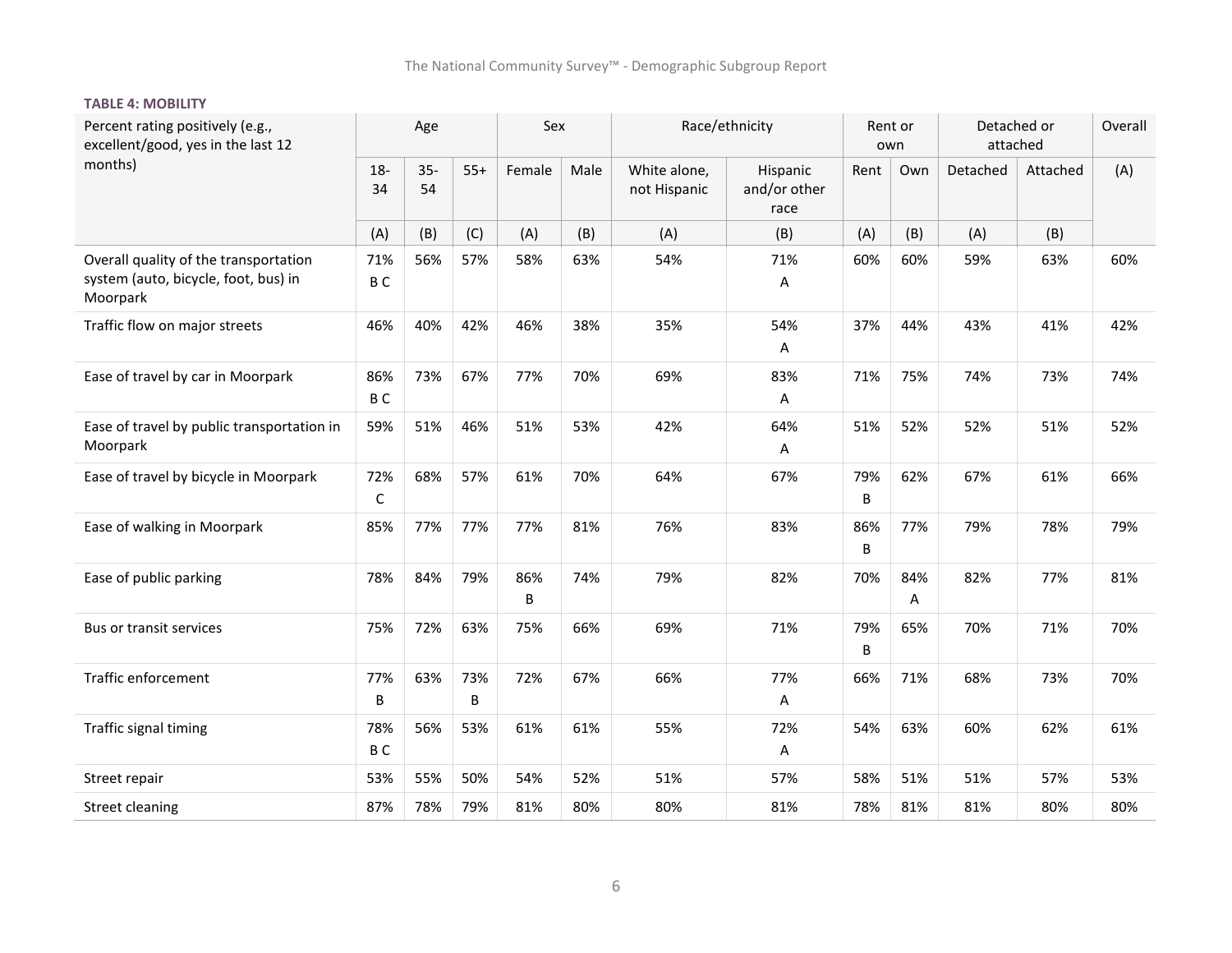| Percent rating positively (e.g.,<br>excellent/good, yes in the last 12       |                       | Age          |       | Sex      |          |                              | Race/ethnicity                   | own      | Rent or | Detached or<br>attached |          | Overall |
|------------------------------------------------------------------------------|-----------------------|--------------|-------|----------|----------|------------------------------|----------------------------------|----------|---------|-------------------------|----------|---------|
| months)                                                                      | $18 -$<br>34          | $35 -$<br>54 | $55+$ | Female   | Male     | White alone,<br>not Hispanic | Hispanic<br>and/or other<br>race | Rent     | Own     | Detached                | Attached | (A)     |
|                                                                              | (A)                   | (B)          | (C)   | (A)      | (B)      | (A)                          | (B)                              | (A)      | (B)     | (A)                     | (B)      |         |
| Street lighting                                                              | 78%                   | 84%          | 78%   | 74%      | 88%<br>A | 77%                          | 85%                              | 78%      | 81%     | 79%                     | 82%      | 80%     |
| Sidewalk maintenance                                                         | 67%                   | 75%          | 65%   | 71%      | 67%      | 68%                          | 72%                              | 76%      | 67%     | 69%                     | 70%      | 69%     |
| Used bus, rail, subway, or other public<br>transportation instead of driving | 34%<br>B <sub>C</sub> | 10%          | 12%   | 17%      | 16%      | 12%                          | 27%<br>A                         | 28%<br>B | 13%     | 14%                     | 24%<br>A | 17%     |
| Carpooled with other adults or children<br>instead of driving alone          | 73%<br>B C            | 42%<br>C     | 30%   | 56%<br>B | 32%      | 41%                          | 54%<br>Α                         | 49%      | 45%     | 42%                     | 55%<br>Α | 46%     |
| Walked or biked instead of driving                                           | 75%<br>С              | 67%<br>C     | 50%   | 65%      | 61%      | 60%                          | 69%                              | 63%      | 63%     | 65%                     | 56%      | 63%     |

#### **TABLE 5: COMMUNITY DESIGN**

| Percent rating positively (e.g.,<br>excellent/good)                                                                          |             | Age          |       | Sex    |      |                              | Race/ethnicity                   |          | Rent or<br>own | Detached or<br>attached |          | Overall |
|------------------------------------------------------------------------------------------------------------------------------|-------------|--------------|-------|--------|------|------------------------------|----------------------------------|----------|----------------|-------------------------|----------|---------|
|                                                                                                                              | $18-$<br>34 | $35 -$<br>54 | $55+$ | Female | Male | White alone,<br>not Hispanic | Hispanic<br>and/or other<br>race | Rent     | Own            | Detached                | Attached | (A)     |
|                                                                                                                              | (A)         | (B)          | (C)   | (A)    | (B)  | (A)                          | (B)                              | (A)      | (B)            | (A)                     | (B)      |         |
| Overall design or layout of Moorpark's<br>residential and commercial areas (e.g.,<br>homes, buildings, streets, parks, etc.) | 69%         | 68%          | 69%   | 66%    | 73%  | 68%                          | 70%                              | 60%      | 72%<br>Α       | 72%<br>B                | 60%      | 69%     |
| Overall appearance of Moorpark                                                                                               | 83%<br>C    | 76%          | 73%   | 76%    | 77%  | 75%                          | 79%                              | 84%<br>B | 74%            | 75%                     | 81%      | 77%     |
| Your neighborhood as a place to live                                                                                         | 92%         | 90%          | 96%   | 93%    | 92%  | 92%                          | 93%                              | 83%      | 96%<br>A       | 95%<br>В                | 84%      | 93%     |
| Overall quality of new development in<br>Moorpark                                                                            | 58%         | 53%          | 49%   | 56%    | 48%  | 48%                          | 60%<br>Α                         | 45%      | 55%            | 53%                     | 51%      | 53%     |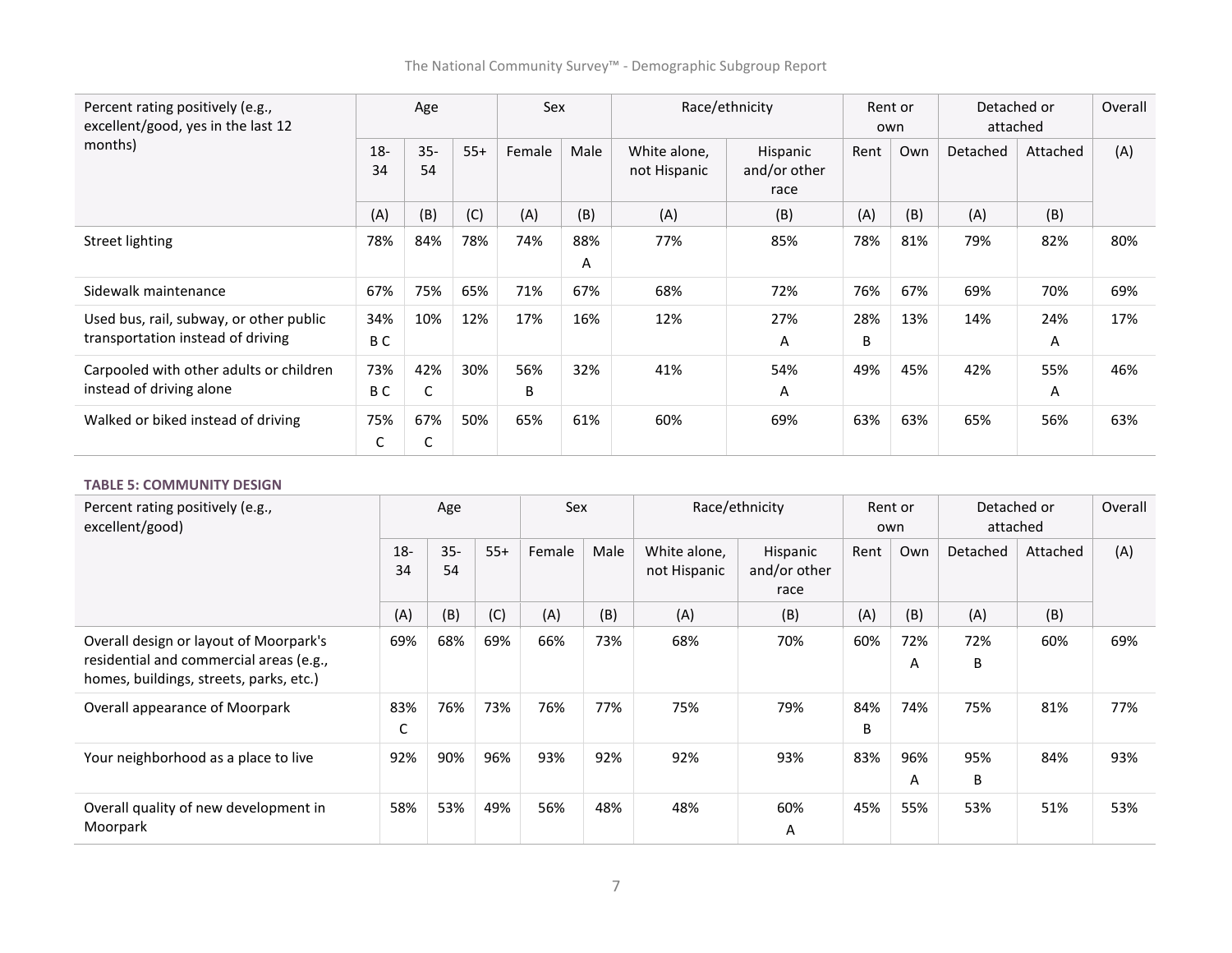| Percent rating positively (e.g.,<br>excellent/good)                      |                       | Age          |          | Sex    |          |                              | Race/ethnicity                   |          | Rent or<br>own | Detached or<br>attached |          | Overall |
|--------------------------------------------------------------------------|-----------------------|--------------|----------|--------|----------|------------------------------|----------------------------------|----------|----------------|-------------------------|----------|---------|
|                                                                          | $18 -$<br>34          | $35 -$<br>54 | $55+$    | Female | Male     | White alone.<br>not Hispanic | Hispanic<br>and/or other<br>race | Rent     | Own            | Detached                | Attached | (A)     |
|                                                                          | (A)                   | (B)          | (C)      | (A)    | (B)      | (A)                          | (B)                              | (A)      | (B)            | (A)                     | (B)      |         |
| Well-planned residential growth                                          | 52%                   | 56%          | 62%      | 56%    | 60%      | 57%                          | 57%                              | 50%      | 60%            | 59%                     | 51%      | 57%     |
| Well-planned commercial growth                                           | 19%                   | 26%          | 30%<br>A | 25%    | 26%      | 22%                          | 31%<br>Α                         | 34%<br>B | 23%            | 23%                     | 33%<br>A | 26%     |
| Well-designed neighborhoods                                              | 74%                   | 80%          | 77%      | 77%    | 77%      | 76%                          | 78%                              | 73%      | 78%            | 79%                     | 72%      | 77%     |
| Preservation of the historical or cultural<br>character of the community | 48%                   | 54%          | 49%      | 46%    | 57%<br>Α | 47%                          | 57%                              | 54%      | 50%            | 53%                     | 45%      | 51%     |
| Public places where people want to spend<br>time                         | 53%<br>C              | 47%          | 39%      | 44%    | 49%      | 46%                          | 46%                              | 42%      | 47%            | 48%                     | 39%      | 46%     |
| Variety of housing options                                               | 57%                   | 58%          | 51%      | 52%    | 59%      | 54%                          | 56%                              | 46%      | 58%<br>Α       | 58%<br>B                | 47%      | 55%     |
| Availability of affordable quality housing                               | 25%                   | 39%<br>A C   | 24%      | 26%    | 36%<br>A | 26%                          | 35%                              | 23%      | 33%            | 28%                     | 36%      | 30%     |
| Land use, planning, and zoning                                           | 69%<br>B <sub>C</sub> | 40%          | 53%<br>B | 53%    | 48%      | 46%                          | 59%<br>Α                         | 44%      | 52%            | 50%                     | 52%      | 50%     |
| Code enforcement (weeds, abandoned<br>buildings, etc.)                   | 55%                   | 49%          | 56%      | 58%    | 48%      | 49%                          | 58%                              | 51%      | 53%            | 54%                     | 49%      | 53%     |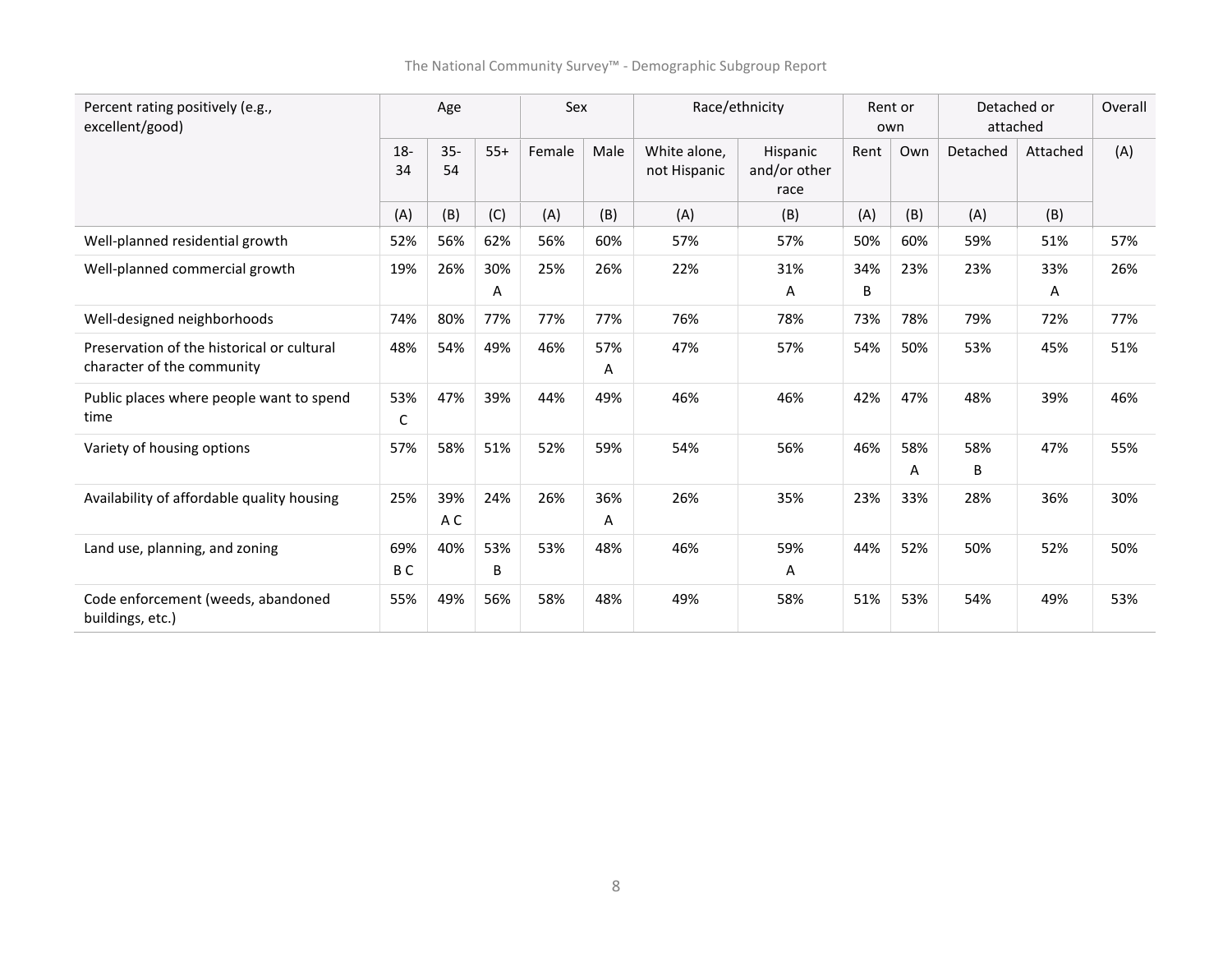| Percent rating positively (e.g.,<br>excellent/good)                                                       |                       | Age          |          | Sex    |          |                              | Race/ethnicity                   |          | Rent or<br>own |          | Detached or<br>attached | Overall |
|-----------------------------------------------------------------------------------------------------------|-----------------------|--------------|----------|--------|----------|------------------------------|----------------------------------|----------|----------------|----------|-------------------------|---------|
|                                                                                                           | $18 -$<br>34          | $35 -$<br>54 | $55+$    | Female | Male     | White alone.<br>not Hispanic | Hispanic<br>and/or other<br>race | Rent     | Own            | Detached | Attached                | (A)     |
|                                                                                                           | (A)                   | (B)          | (C)      | (A)    | (B)      | (A)                          | (B)                              | (A)      | (B)            | (A)      | (B)                     |         |
| Overall quality of the utility infrastructure<br>in Moorpark (water, sewer, storm water,<br>electric/gas) | 71%                   | 79%          | 81%<br>Α | 76%    | 82%      | 80%                          | 76%                              | 75%      | 79%            | 76%      | 85%<br>Α                | 78%     |
| Affordable high-speed internet access                                                                     | 58%                   | 58%          | 48%      | 52%    | 59%      | 55%                          | 54%                              | 70%<br>B | 49%            | 52%      | 60%                     | 54%     |
| Power (electric and/or gas) utility                                                                       | 91%<br>B <sub>C</sub> | 81%          | 77%      | 79%    | 87%<br>Α | 82%                          | 84%                              | 84%      | 82%            | 81%      | 87%                     | 82%     |
| Garbage collection                                                                                        | 92%                   | 90%          | 89%      | 91%    | 89%      | 90%                          | 91%                              | 83%      | 92%<br>Α       | 91%      | 87%                     | 90%     |
| Drinking water                                                                                            | 86%                   | 79%          | 81%      | 82%    | 80%      | 80%                          | 85%                              | 73%      | 84%<br>Α       | 83%      | 78%                     | 82%     |
| Sewer services                                                                                            | 91%                   | 92%          | 89%      | 90%    | 92%      | 92%                          | 90%                              | 89%      | 92%            | 91%      | 91%                     | 91%     |
| Storm water management (storm drainage,<br>dams, levees, etc.)                                            | 72%                   | 90%<br>Α     | 87%<br>Α | 82%    | 87%      | 83%                          | 86%                              | 79%      | 86%            | 86%<br>B | 77%                     | 84%     |
| Utility billing                                                                                           | 74%                   | 71%          | 75%      | 71%    | 76%      | 75%                          | 72%                              | 69%      | 75%            | 70%      | 84%<br>Α                | 73%     |

#### **TABLE 6: UTILITIES**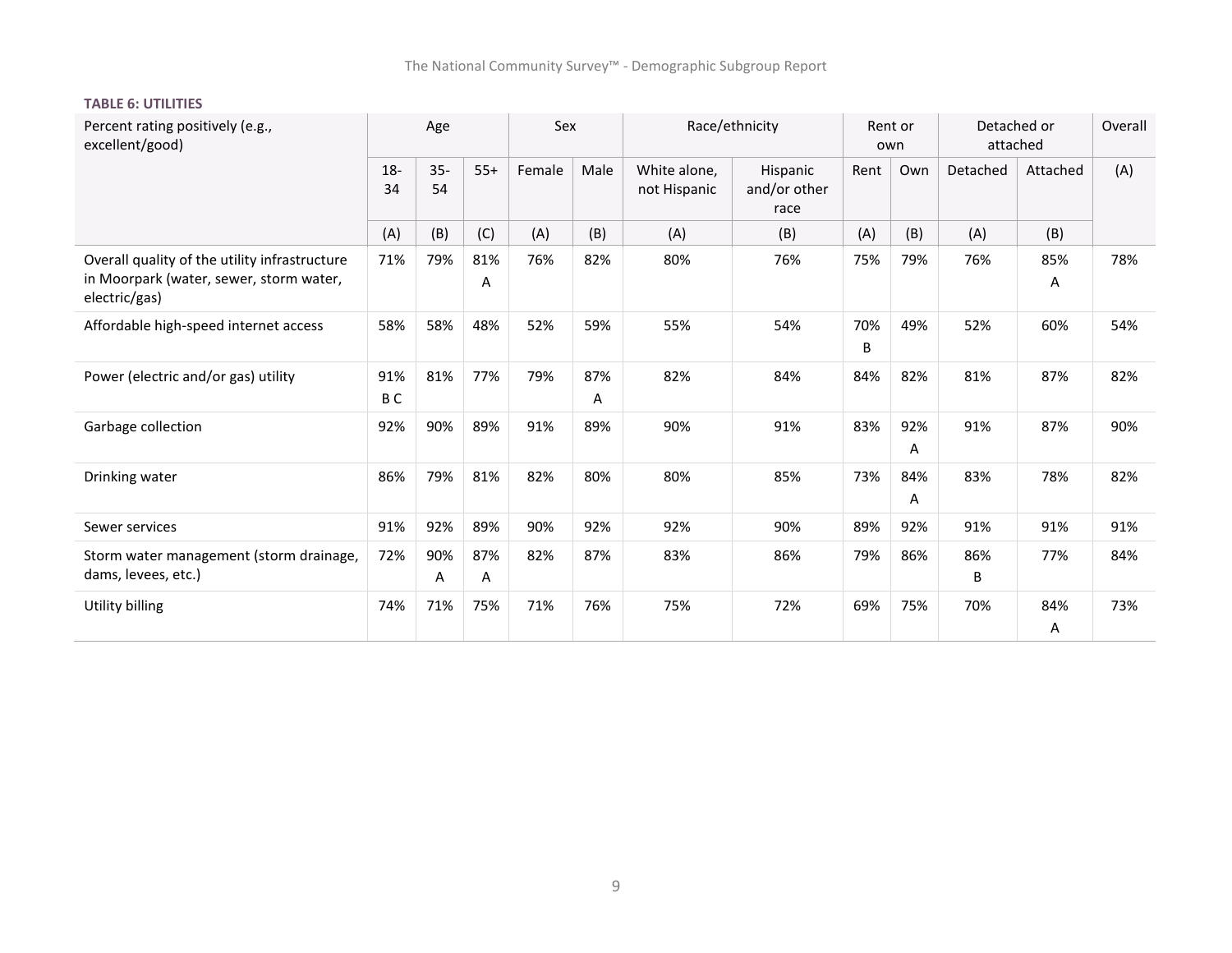| Percent rating positively (e.g., excellent/good,<br>very/somewhat safe)                                                |                        | Age          |          | Sex      |      |                                 | Race/ethnicity                   |      | Rent or<br>own | attached | Detached or | Overall |
|------------------------------------------------------------------------------------------------------------------------|------------------------|--------------|----------|----------|------|---------------------------------|----------------------------------|------|----------------|----------|-------------|---------|
|                                                                                                                        | $18-$<br>34            | $35 -$<br>54 | $55+$    | Female   | Male | White<br>alone, not<br>Hispanic | Hispanic<br>and/or other<br>race | Rent | Own            | Detached | Attached    | (A)     |
|                                                                                                                        | (A)                    | (B)          | (C)      | (A)      | (B)  | (A)                             | (B)                              | (A)  | (B)            | (A)      | (B)         |         |
| Overall feeling of safety in Moorpark                                                                                  | 100%<br>B <sub>C</sub> | 94%          | 95%      | 97%      | 95%  | 96%                             | 95%                              | 97%  | 95%            | 96%      | 95%         | 96%     |
| Police/Sheriff services                                                                                                | 91%                    | 92%          | 91%      | 93%      | 90%  | 91%                             | 93%                              | 89%  | 92%            | 90%      | 97%<br>Α    | 92%     |
| Crime prevention                                                                                                       | 92%                    | 91%          | 88%      | 91%      | 90%  | 90%                             | 91%                              | 87%  | 91%            | 91%      | 89%         | 90%     |
| Animal control                                                                                                         | 87%                    | 84%          | 79%      | 86%<br>B | 78%  | 81%                             | 87%                              | 80%  | 84%            | 81%      | 86%         | 83%     |
| Ambulance or emergency medical services                                                                                | 95%                    | 91%          | 94%      | 94%      | 93%  | 93%                             | 93%                              | 94%  | 93%            | 92%      | 97%         | 93%     |
| Fire services                                                                                                          | 91%                    | 97%<br>Α     | 97%<br>Α | 96%      | 95%  | 97%                             | 93%                              | 91%  | 97%<br>Α       | 96%      | 94%         | 95%     |
| Fire prevention and education                                                                                          | 67%                    | 83%<br>A     | 79%<br>Α | 77%      | 80%  | 82%<br>B                        | 72%                              | 69%  | 81%<br>A       | 81%<br>B | 68%         | 78%     |
| Emergency preparedness (services that<br>prepare the community for natural disasters<br>or other emergency situations) | 66%                    | 66%          | 63%      | 66%      | 65%  | 68%                             | 62%                              | 59%  | 67%            | 70%<br>B | 53%         | 65%     |
| In your neighborhood during the day                                                                                    | 96%                    | 99%          | 99%<br>Α | 98%      | 98%  | 98%                             | 99%                              | 96%  | 99%<br>A       | 98%      | 99%         | 98%     |
| In Moorpark's downtown/commercial area<br>during the day                                                               | 97%                    | 95%          | 94%      | 94%      | 96%  | 95%                             | 95%                              | 97%  | 94%            | 95%      | 94%         | 95%     |
| From property crime                                                                                                    | 82%                    | 86%          | 84%      | 83%      | 87%  | 83%                             | 87%                              | 82%  | 85%            | 85%      | 82%         | 84%     |
| From violent crime                                                                                                     | 83%                    | 94%<br>Α     | 93%<br>Α | 90%      | 93%  | 93%                             | 88%                              | 92%  | 91%            | 91%      | 93%         | 91%     |
| From fire, flood, or other natural disaster                                                                            | 71%                    | 73%          | 70%      | 69%      | 74%  | 69%                             | 76%                              | 66%  | 73%            | 71%      | 74%         | 71%     |

Table 7: Safety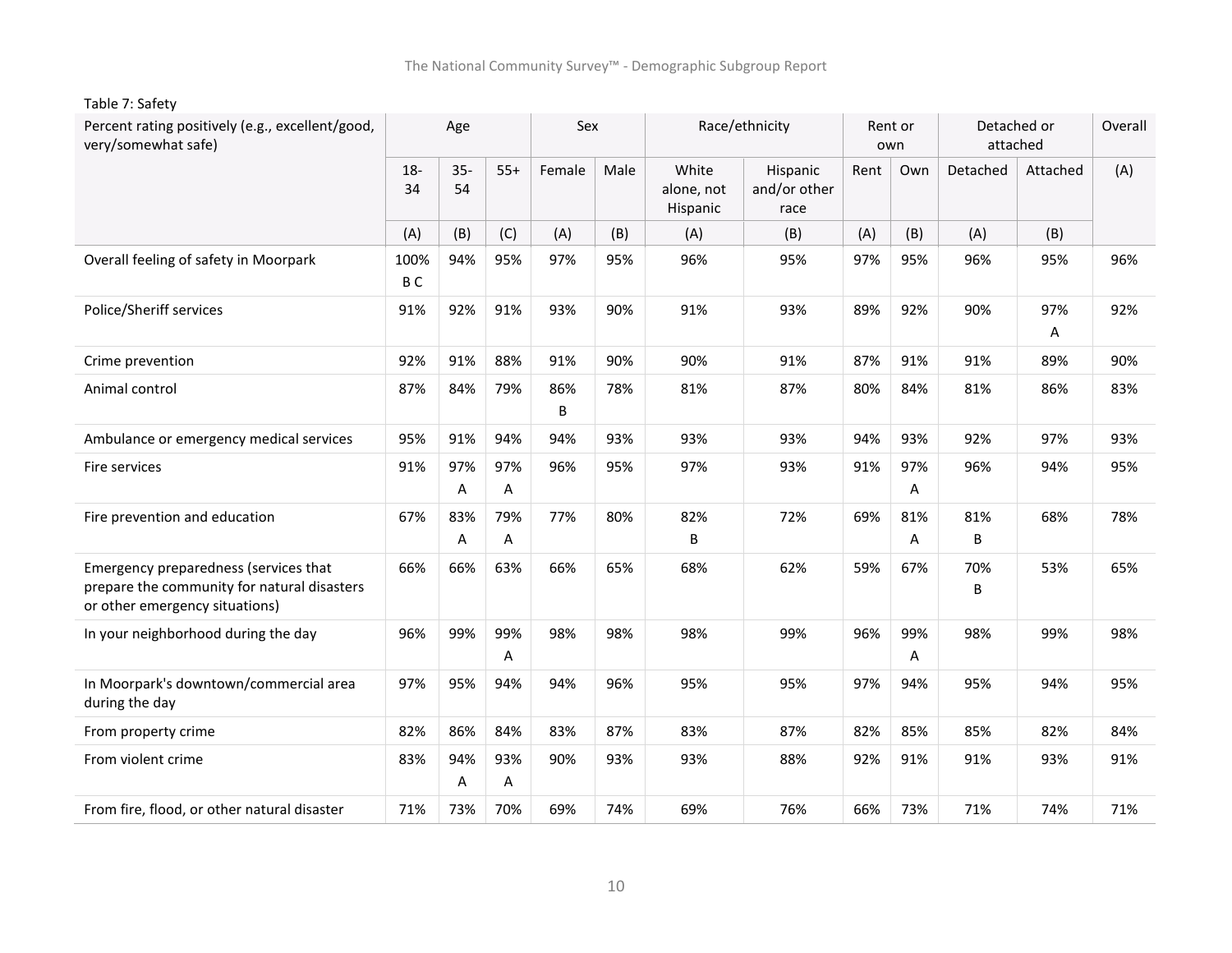#### **TABLE 8: NATURAL ENVIRONMENT**

| Percent rating positively (e.g.,<br>excellent/good)                      |              | Age          |          | Sex    |      |                              | Race/ethnicity                |      | Rent or<br>own | Detached or<br>attached |          | Overall |
|--------------------------------------------------------------------------|--------------|--------------|----------|--------|------|------------------------------|-------------------------------|------|----------------|-------------------------|----------|---------|
|                                                                          | $18 -$<br>34 | $35 -$<br>54 | $55+$    | Female | Male | White alone.<br>not Hispanic | Hispanic and/or<br>other race | Rent | Own            | Detached                | Attached | (A)     |
|                                                                          | (A)          | (B)          | (C)      | (A)    | (B)  | (A)                          | (B)                           | (A)  | (B)            | (A)                     | (B)      |         |
| Overall quality of natural environment<br>in Moorpark                    | 88%          | 89%          | 89%      | 91%    | 86%  | 85%                          | 94%<br>A                      | 83%  | 91%<br>Α       | 90%                     | 84%      | 89%     |
| <b>Cleanliness of Moorpark</b>                                           | 93%<br>B C   | 84%          | 84%      | 86%    | 87%  | 86%                          | 86%                           | 89%  | 85%            | 86%                     | 87%      | 86%     |
| Water resources (beaches, lakes,<br>ponds, riverways, etc.)              | 22%          | 36%<br>Α     | 34%      | 34%    | 31%  | 31%                          | 34%                           | 34%  | 31%            | 32%                     | 33%      | 32%     |
| Air quality                                                              | 79%          | 88%<br>A     | 88%<br>Α | 84%    | 88%  | 86%                          | 84%                           | 85%  | 86%            | 85%                     | 87%      | 86%     |
| Preservation of natural areas (open<br>space, farmlands, and greenbelts) | 73%          | 76%          | 78%      | 76%    | 76%  | 75%                          | 80%                           | 61%  | 81%<br>Α       | 77%                     | 73%      | 76%     |
| Moorpark open space                                                      | 67%          | 74%          | 79%<br>A | 75%    | 73%  | 74%                          | 76%                           | 66%  | 77%<br>A       | 75%                     | 72%      | 74%     |
| Recycling                                                                | 74%          | 76%          | 69%      | 72%    | 74%  | 77%<br>В                     | 64%                           | 72%  | 73%            | 72%                     | 77%      | 73%     |
| Yard waste pick-up                                                       | 71%          | 82%<br>Α     | 88%<br>Α | 81%    | 82%  | 85%<br>B                     | 74%                           | 58%  | 87%<br>Α       | 86%<br>B                | 60%      | 81%     |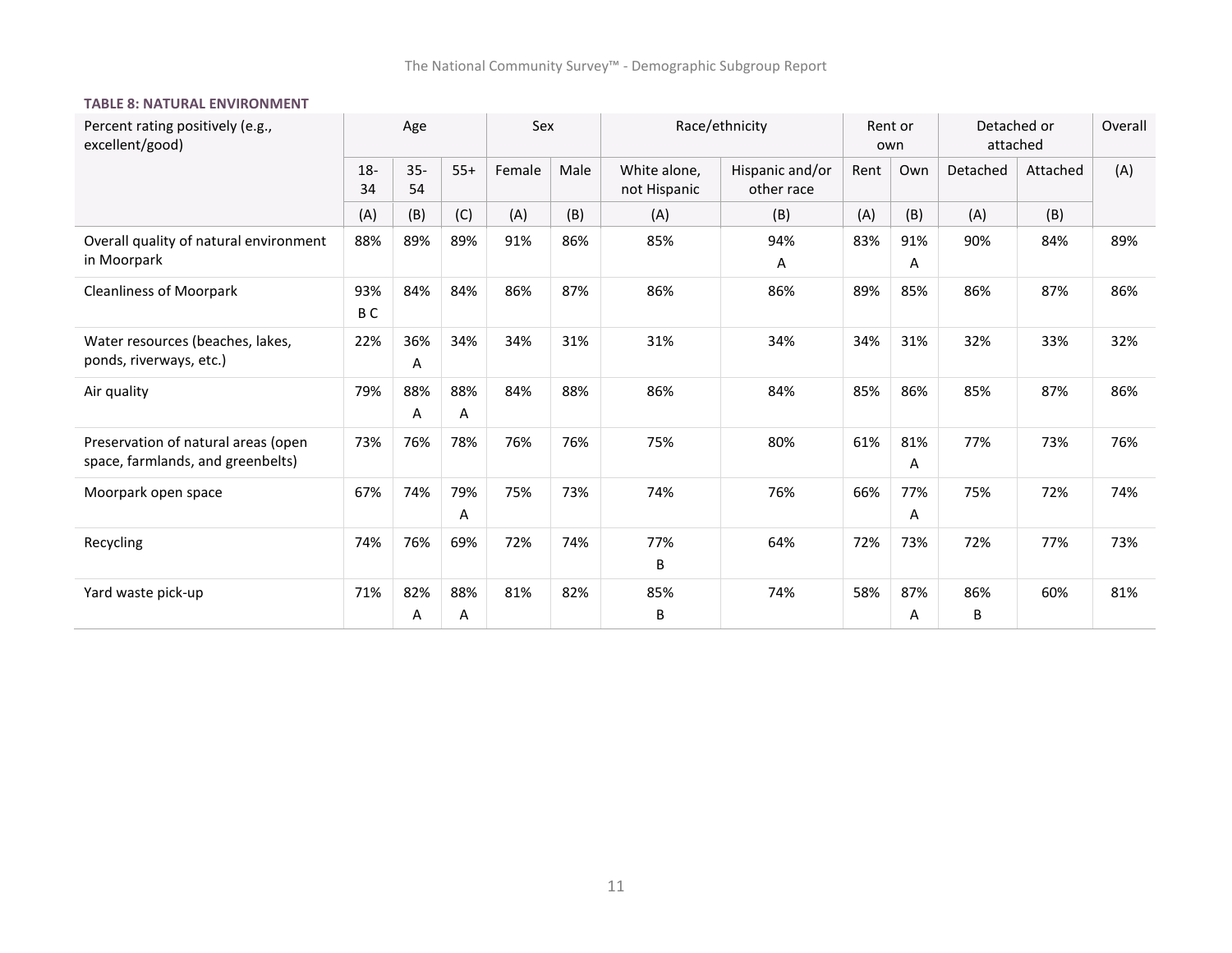and a

#### **TABLE 9: PARKS AND RECREATION**

| Percent rating positively (e.g.,<br>excellent/good)                             |              | Age          |       | Sex      |      |                              | Race/ethnicity                | own  | Rent or  | Detached or<br>attached |          | Overall |
|---------------------------------------------------------------------------------|--------------|--------------|-------|----------|------|------------------------------|-------------------------------|------|----------|-------------------------|----------|---------|
|                                                                                 | $18 -$<br>34 | $35 -$<br>54 | $55+$ | Female   | Male | White alone,<br>not Hispanic | Hispanic and/or<br>other race | Rent | Own      | Detached                | Attached | (A)     |
|                                                                                 | (A)          | (B)          | (C)   | (A)      | (B)  | (A)                          | (B)                           | (A)  | (B)      | (A)                     | (B)      |         |
| Overall quality of parks and recreation<br>opportunities                        | 93%          | 87%          | 86%   | 91%<br>B | 83%  | 86%                          | 91%                           | 84%  | 89%      | 90%<br>В                | 82%      | 88%     |
| Availability of paths and walking trails                                        | 80%<br>C     | 77%<br>C     | 68%   | 74%      | 77%  | 75%                          | 75%                           | 78%  | 74%      | 76%                     | 71%      | 75%     |
| City parks                                                                      | 96%          | 91%          | 91%   | 94%      | 89%  | 93%                          | 90%                           | 87%  | 94%<br>A | 93%                     | 90%      | 92%     |
| Recreational opportunities                                                      | 71%          | 72%          | 65%   | 69%      | 69%  | 66%                          | 75%<br>Α                      | 73%  | 68%      | 70%                     | 67%      | 69%     |
| Recreation programs or classes                                                  | 70%          | 84%<br>Α     | 80%   | 79%      | 79%  | 82%<br>B                     | 73%                           | 69%  | 82%<br>A | 80%                     | 74%      | 79%     |
| Recreation centers or facilities                                                | 79%          | 78%          | 81%   | 78%      | 81%  | 81%                          | 75%                           | 69%  | 82%<br>A | 79%                     | 80%      | 79%     |
| Fitness opportunities (including<br>exercise classes and paths or trails, etc.) | 77%<br>C     | 71%          | 64%   | 67%      | 75%  | 72%                          | 67%                           | 76%  | 68%      | 71%                     | 68%      | 70%     |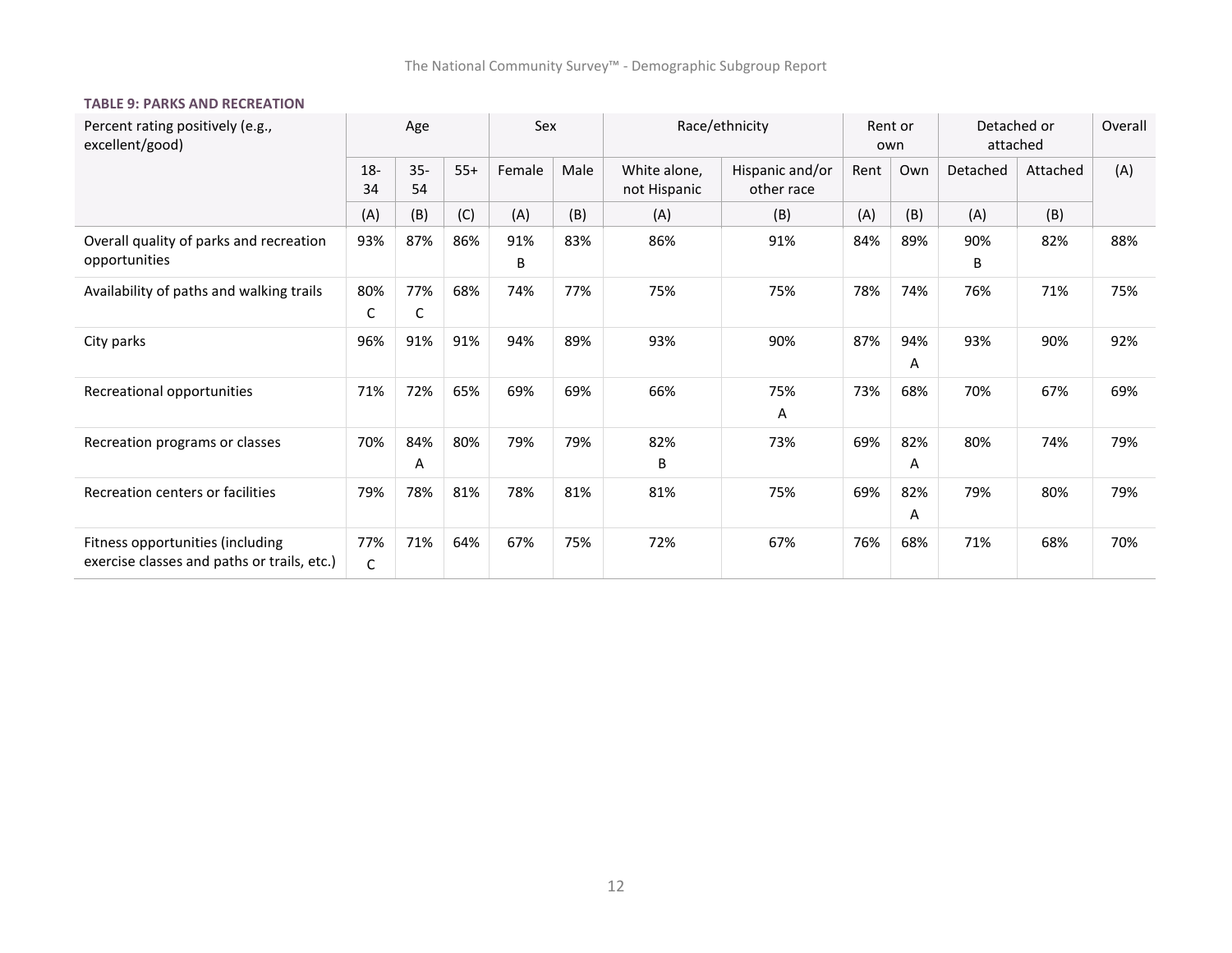#### **TABLE 10: HEALTH AND WELLNESS**

| Percent rating positively (e.g.,<br>excellent/good, excellent/very good) |              | Age          |       | Sex    |      |                              | Race/ethnicity                | Rent or<br>own |          | Detached or<br>attached |          | Overall |
|--------------------------------------------------------------------------|--------------|--------------|-------|--------|------|------------------------------|-------------------------------|----------------|----------|-------------------------|----------|---------|
|                                                                          | $18 -$<br>34 | $35 -$<br>54 | $55+$ | Female | Male | White alone,<br>not Hispanic | Hispanic and/or<br>other race | Rent           | Own      | Detached                | Attached | (A)     |
|                                                                          | (A)          | (B)          | (C)   | (A)    | (B)  | (A)                          | (B)                           | (A)            | (B)      | (A)                     | (B)      |         |
| Overall health and wellness<br>opportunities in Moorpark                 | 81%          | 77%          | 72%   | 74%    | 79%  | 75%                          | 78%                           | 77%            | 76%      | 77%                     | 74%      | 76%     |
| Health services                                                          | 82%<br>C     | 75%<br>С     | 64%   | 76%    | 69%  | 68%                          | 82%<br>Α                      | 72%            | 74%      | 73%                     | 74%      | 73%     |
| Availability of affordable quality health<br>care                        | 73%<br>С     | 62%<br>С     | 47%   | 60%    | 59%  | 58%                          | 62%                           | 73%<br>B       | 54%      | 60%                     | 57%      | 59%     |
| Availability of preventive health<br>services                            | 47%          | 62%<br>A C   | 45%   | 50%    | 57%  | 53%                          | 52%                           | 49%            | 54%      | 58%<br>B                | 38%      | 53%     |
| Availability of affordable quality<br>mental health care                 | 32%          | 35%          | 23%   | 30%    | 31%  | 26%                          | 35%                           | 20%            | 34%<br>A | 34%                     | 22%      | 30%     |
| Availability of affordable quality food                                  | 83%<br>B C   | 57%          | 58%   | 65%    | 63%  | 61%                          | 69%                           | 80%<br>B       | 59%      | 61%                     | 72%<br>Α | 64%     |
| Would you say that in general your<br>health is:                         | 90%<br>B C   | 81%<br>C     | 72%   | 82%    | 78%  | 81%                          | 78%                           | 83%            | 79%      | 82%                     | 74%      | 80%     |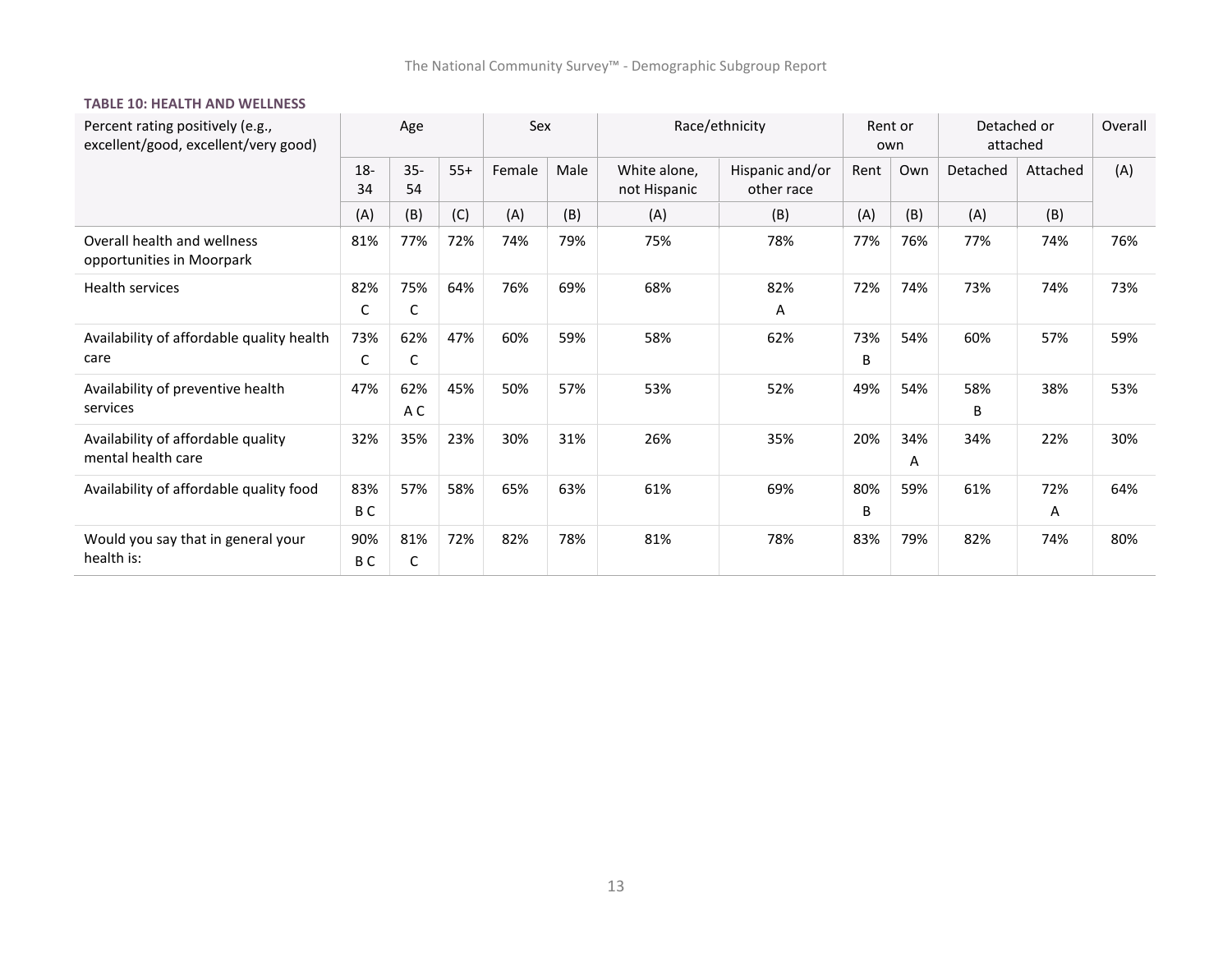#### **TABLE 11: EDUCATION, ARTS, AND CULTURE**

| Percent rating positively (e.g.,<br>excellent/good)           |              | Age          |       | Sex      |          |                                     | Race/ethnicity                | Rent or<br>own |     | Detached or<br>attached |          | Overall |
|---------------------------------------------------------------|--------------|--------------|-------|----------|----------|-------------------------------------|-------------------------------|----------------|-----|-------------------------|----------|---------|
|                                                               | $18 -$<br>34 | $35 -$<br>54 | $55+$ | Female   | Male     | White alone, not<br><b>Hispanic</b> | Hispanic and/or<br>other race | Rent           | Own | Detached                | Attached | (A)     |
|                                                               | (A)          | (B)          | (C)   | (A)      | (B)      | (A)                                 | (B)                           | (A)            | (B) | (A)                     | (B)      |         |
| Overall opportunities for education,<br>culture, and the arts | 71%<br>С     | 67%<br>С     | 51%   | 67%<br>B | 57%      | 57%                                 | 70%<br>A                      | 73%<br>B       | 59% | 60%                     | 70%      | 62%     |
| Opportunities to attend<br>cultural/arts/music activities     | 42%<br>B C   | 30%          | 26%   | 34%      | 29%      | 32%                                 | 32%                           | 33%            | 31% | 33%                     | 29%      | 32%     |
| Community support for the arts                                | 45%<br>C     | 39%          | 30%   | 38%      | 38%      | 36%                                 | 41%                           | 49%<br>B       | 34% | 38%                     | 36%      | 38%     |
| Availability of affordable quality<br>childcare/preschool     | 21%          | 52%<br>A     | 38%   | 35%      | 49%<br>Α | 41%                                 | 39%                           | 32%            | 44% | 46%<br>B                | 28%      | 41%     |
| K-12 education                                                | 80%          | 86%          | 86%   | 83%      | 86%      | 83%                                 | 87%                           | 82%            | 85% | 85%                     | 82%      | 84%     |
| Adult educational opportunities                               | 48%          | 53%          | 54%   | 54%      | 49%      | 56%                                 | 47%                           | 49%            | 53% | 54%                     | 49%      | 52%     |
| Opportunities to attend special<br>events and festivals       | 60%          | 53%          | 49%   | 59%<br>B | 47%      | 54%                                 | 54%                           | 58%            | 52% | 54%                     | 50%      | 53%     |
| Public library services                                       | 79%          | 73%          | 70%   | 76%      | 70%      | 75%                                 | 71%                           | 80%            | 71% | 72%                     | 77%      | 73%     |

#### **TABLE 12: INCLUSIVITY AND ENGAGEMENT**

| Percent rating positively (e.g.,<br>excellent/good)          | Age          |              |       | Sex    |          | Race/ethnicity               | Rent or<br>own                   |      | Detached or<br>attached |          | Overall  |     |
|--------------------------------------------------------------|--------------|--------------|-------|--------|----------|------------------------------|----------------------------------|------|-------------------------|----------|----------|-----|
|                                                              | $18 -$<br>34 | $35 -$<br>54 | $55+$ | Female | Male     | White alone.<br>not Hispanic | Hispanic<br>and/or other<br>race | Rent | Own                     | Detached | Attached | (A) |
|                                                              | (A)          | (B)          | (C)   | (A)    | (B)      | (A)                          | (B)                              | (A)  | (B)                     | (A)      | (B)      |     |
| Residents' connection and engagement<br>with their community | 68%          | 68%          | 63%   | 61%    | 73%<br>A | 69%                          | 61%                              | 70%  | 65%                     | 65%      | 69%      | 66% |
| Sense of community                                           | 82%          | 78%          | 78%   | 80%    | 78%      | 80%                          | 76%                              | 73%  | 81%                     | 82%<br>B | 70%      | 79% |
| Sense of civic/community pride                               | 73%          | 73%          | 68%   | 71%    | 73%      | 74%                          | 68%                              | 75%  | 70%                     | 73%      | 66%      | 71% |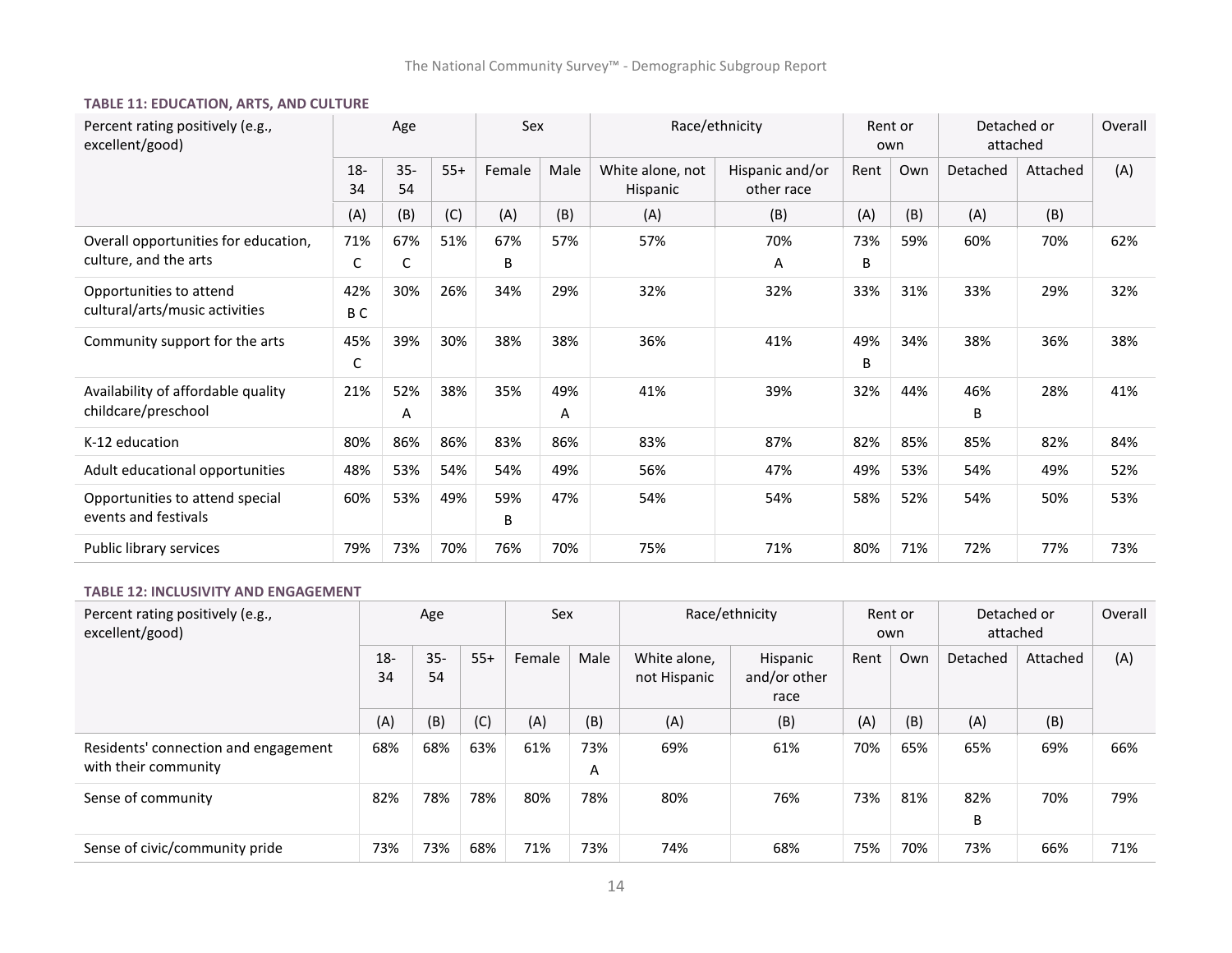| Percent rating positively (e.g.,<br>excellent/good)                                 | Age                 |              | Sex      |        |      | Race/ethnicity               | Rent or<br>own                   |      | Detached or<br>attached |          | Overall  |     |
|-------------------------------------------------------------------------------------|---------------------|--------------|----------|--------|------|------------------------------|----------------------------------|------|-------------------------|----------|----------|-----|
|                                                                                     | $18 -$<br>34        | $35 -$<br>54 | $55+$    | Female | Male | White alone,<br>not Hispanic | Hispanic<br>and/or other<br>race | Rent | Own                     | Detached | Attached | (A) |
|                                                                                     | (A)                 | (B)          | (C)      | (A)    | (B)  | (A)                          | (B)                              | (A)  | (B)                     | (A)      | (B)      |     |
| Neighborliness of residents in Moorpark                                             | 78%                 | 79%<br>C     | 70%      | 72%    | 80%  | 74%                          | 77%                              | 74%  | 76%                     | 79%<br>B | 66%      | 76% |
| Moorpark as a place to raise children                                               | 100%<br>B           | 94%          | 97%      | 98%    | 95%  | 96%                          | 96%                              | 98%  | 96%                     | 97%      | 95%      | 96% |
| Moorpark as a place to retire                                                       | 78%<br>B            | 66%          | 68%      | 69%    | 70%  | 66%                          | 76%<br>Α                         | 70%  | 70%                     | 71%      | 64%      | 70% |
| Openness and acceptance of the<br>community toward people of diverse<br>backgrounds | 62%                 | 65%          | 69%      | 62%    | 70%  | 71%<br>B                     | 55%                              | 60%  | 67%                     | 68%<br>B | 57%      | 65% |
| Making all residents feel welcome                                                   | 86%<br>$\mathsf{C}$ | 77%          | 74%      | 77%    | 80%  | 78%                          | 78%                              | 71%  | 80%<br>А                | 78%      | 80%      | 78% |
| Attracting people from diverse<br>backgrounds                                       | 74%                 | 65%          | 68%      | 67%    | 71%  | 73%<br>B                     | 61%                              | 61%  | 71%                     | 70%      | 64%      | 69% |
| Valuing/respecting residents from diverse<br>backgrounds                            | 82%                 | 77%          | 77%      | 76%    | 82%  | 81%<br>B                     | 73%                              | 84%  | 77%                     | 77%      | 81%      | 78% |
| Taking care of vulnerable residents<br>(elderly, disabled, homeless, etc.)          | 79%<br>$\mathsf{C}$ | 67%          | 58%      | 66%    | 69%  | 58%                          | 80%<br>A                         | 68%  | 66%                     | 68%      | 65%      | 67% |
| Opportunities to participate in social<br>events and activities                     | 58%                 | 54%          | 51%      | 58%    | 50%  | 56%                          | 52%                              | 59%  | 53%                     | 54%      | 55%      | 54% |
| Opportunities to volunteer                                                          | 57%                 | 52%          | 67%<br>B | 59%    | 58%  | 60%                          | 55%                              | 45%  | 63%<br>A                | 59%      | 55%      | 58% |
| Opportunities to participate in<br>community matters                                | 57%                 | 58%          | 60%      | 60%    | 57%  | 60%                          | 56%                              | 50%  | 61%                     | 57%      | 65%      | 59% |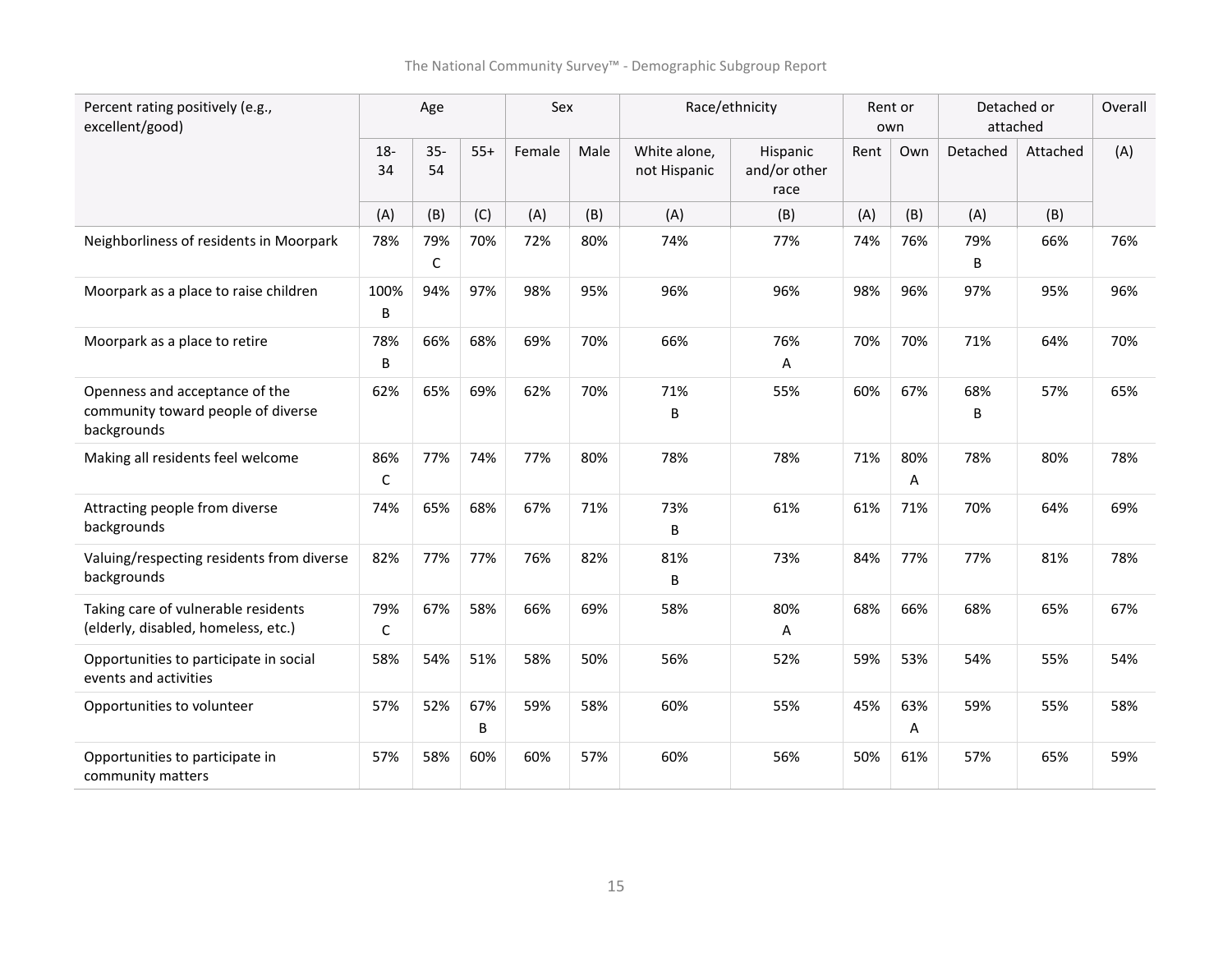#### **TABLE 13: PARTICIPATION**

| Percent rating positively (e.g., yes in the last 12<br>months)                                                                                                              | Age          |              |          | Sex    |      | Race/ethnicity                         |                                  | Rent or<br>own |          | Detached or<br>attached |          | Overall |
|-----------------------------------------------------------------------------------------------------------------------------------------------------------------------------|--------------|--------------|----------|--------|------|----------------------------------------|----------------------------------|----------------|----------|-------------------------|----------|---------|
|                                                                                                                                                                             | $18 -$<br>34 | $35 -$<br>54 | $55+$    | Female | Male | White<br>alone, not<br><b>Hispanic</b> | Hispanic<br>and/or<br>other race | Rent           | Own      | Detached                | Attached | (A)     |
|                                                                                                                                                                             | (A)          | (B)          | (C)      | (A)    | (B)  | (A)                                    | (B)                              | (A)            | (B)      | (A)                     | (B)      |         |
| Contacted the City of Moorpark (in-person,<br>phone, email or web) for help or information                                                                                  | 33%          | 35%          | 34%      | 32%    | 36%  | 31%                                    | 39%                              | 19%            | 39%<br>Α | 36%                     | 29%      | 34%     |
| Contacted Moorpark elected officials (in-<br>person, phone, email or web) to express your<br>opinion                                                                        | 6%           | 17%<br>A     | 18%<br>Α | 12%    | 17%  | 15%                                    | 14%                              | 10%            | 16%      | 17%<br>B                | 8%       | 15%     |
| Attended a local public meeting (of local<br>elected officials like City Council or County<br>Commissioners, advisory boards, town halls,<br>HOA, neighborhood watch, etc.) | 21%          | 22%          | 24%      | 21%    | 24%  | 20%                                    | 25%                              | 13%            | 26%<br>Α | 26%<br>B                | 12%      | 22%     |
| Watched (online or on television) a local public<br>meeting                                                                                                                 | 26%          | 27%          | 27%      | 27%    | 26%  | 25%                                    | 28%                              | 20%            | 29%<br>A | 31%<br>B                | 14%      | 27%     |
| Volunteered your time to some group/activity<br>in Moorpark                                                                                                                 | 13%          | 35%<br>A C   | 24%<br>Α | 24%    | 28%  | 32%<br>B                               | 12%                              | 22%            | 27%      | 30%<br>B                | 13%      | 26%     |
| Campaigned or advocated for a local issue,<br>cause or candidate                                                                                                            | 23%          | 17%          | 23%      | 22%    | 18%  | 16%                                    | 29%<br>A                         | 14%            | 23%<br>A | 25%<br>B                | 8%       | 21%     |
| Voted in your most recent local election                                                                                                                                    | 93%          | 92%          | 90%      | 92%    | 91%  | 95%<br>B                               | 85%                              | 93%            | 91%      | 92%                     | 91%      | 92%     |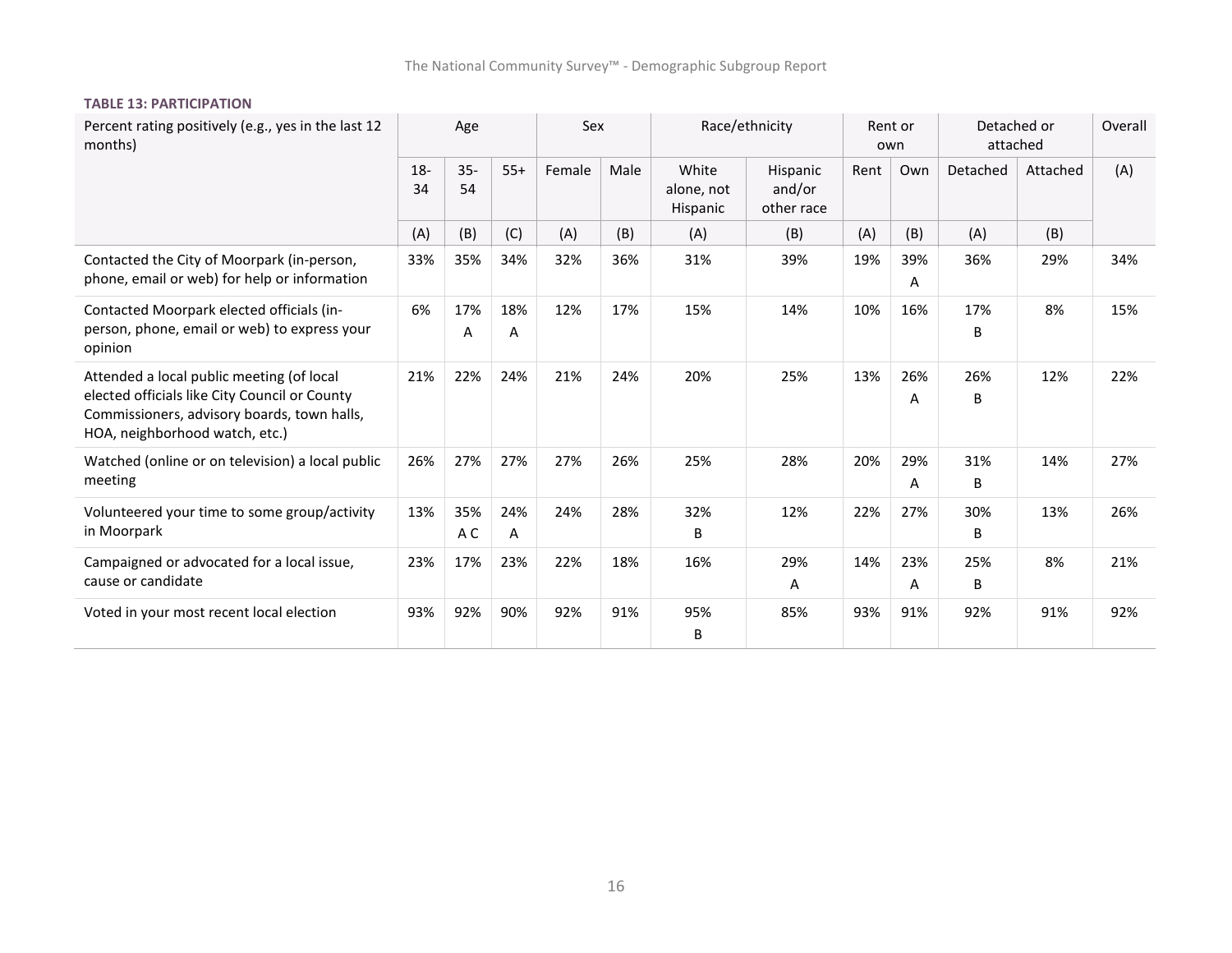$\overline{\phantom{a}}$ 

#### **TABLE 14: ONLINE ENGAGEMENT**

| Percent rating positively (e.g., at least<br>once every few weeks)                   | Age          |              |       | Sex      |      | Race/ethnicity               | Rent or<br>own                |          | Detached or<br>attached |          | Overall  |     |
|--------------------------------------------------------------------------------------|--------------|--------------|-------|----------|------|------------------------------|-------------------------------|----------|-------------------------|----------|----------|-----|
|                                                                                      | $18 -$<br>34 | $35 -$<br>54 | $55+$ | Female   | Male | White alone,<br>not Hispanic | Hispanic and/or<br>other race | Rent     | Own                     | Detached | Attached | (A) |
|                                                                                      | (A)          | (B)          | (C)   | (A)      | (B)  | (A)                          | (B)                           | (A)      | (B)                     | (A)      | (B)      |     |
| Access the internet from your home<br>using a computer, laptop or tablet<br>computer | 96%          | 100%<br>С    | 95%   | 96%      | 98%  | 97%                          | 98%                           | 93%      | 98%<br>Α                | 99%<br>B | 91%      | 97% |
| Access the internet from your cell<br>phone                                          | 100%<br>C    | 98%<br>C     | 91%   | 97%      | 95%  | 94%                          | 99%<br>Α                      | 94%      | 96%                     | 97%<br>B | 92%      | 96% |
| Visit social media sites such as<br>Facebook, Twitter, WhatsApp, etc.                | 92%<br>C     | 90%<br>C     | 69%   | 88%<br>B | 76%  | 82%                          | 85%                           | 91%<br>B | 80%                     | 83%      | 83%      | 83% |
| Use or check email                                                                   | 100%<br>C    | 100%<br>C    | 97%   | 99%      | 99%  | 98%                          | 100%                          | 98%      | 99%                     | 99%<br>B | 97%      | 99% |
| Share your opinions online                                                           | 41%<br>С     | 46%<br>С     | 29%   | 43%<br>B | 33%  | 35%                          | 46%<br>Α                      | 47%<br>B | 36%                     | 38%      | 40%      | 39% |
| Shop online                                                                          | 67%          | 78%<br>A C   | 65%   | 72%      | 70%  | 72%                          | 69%                           | 61%      | 74%<br>A                | 73%      | 65%      | 71% |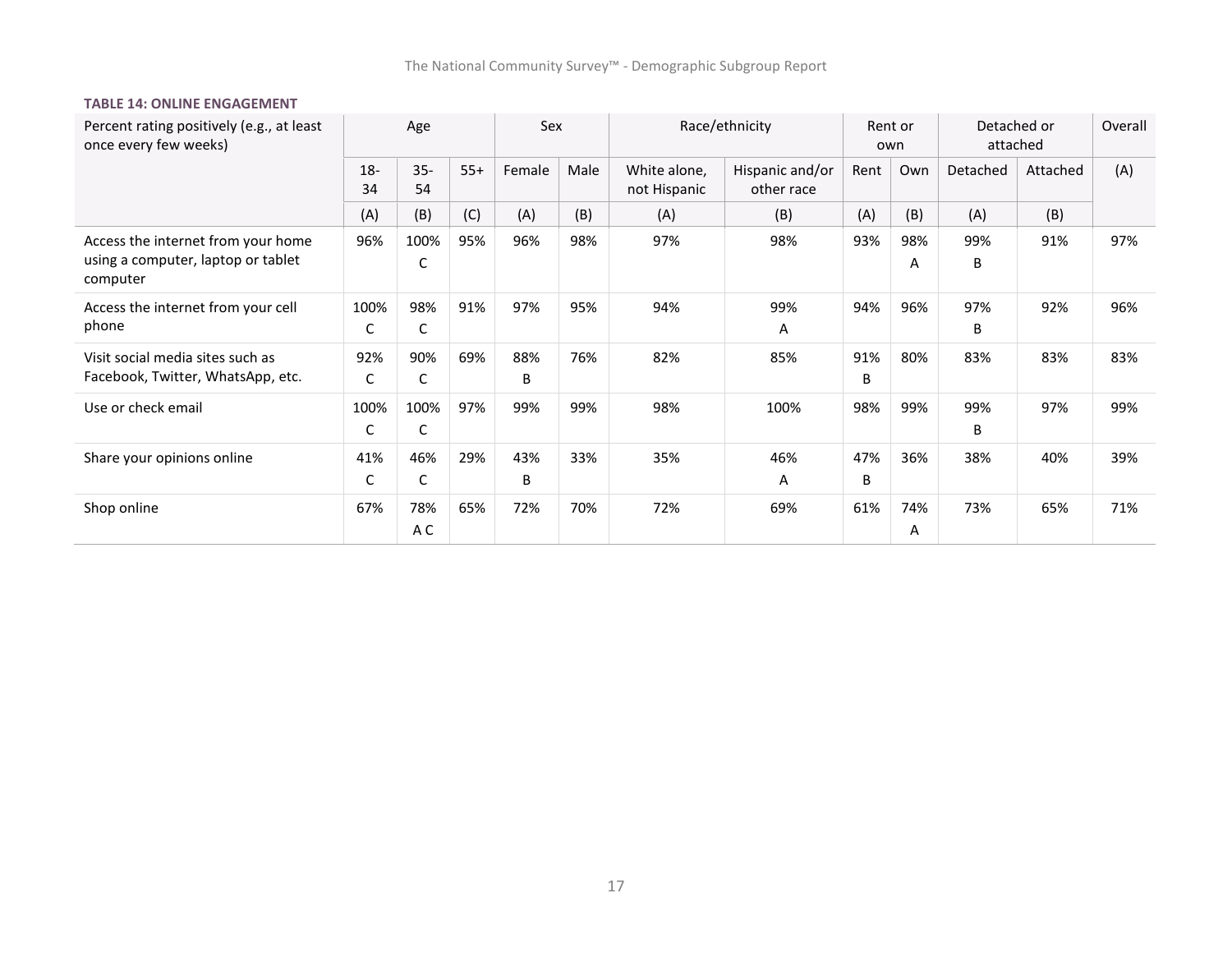#### **TABLE 15: COMMUNITY FOCUS AREAS**

| Percent rating positively (e.g., essential/very<br>important)                                                                | Age                   |              | Sex        |          | Race/ethnicity |                              | Rent or<br>own                   |          | Detached or<br>attached |          | Overall  |     |
|------------------------------------------------------------------------------------------------------------------------------|-----------------------|--------------|------------|----------|----------------|------------------------------|----------------------------------|----------|-------------------------|----------|----------|-----|
|                                                                                                                              | $18-$<br>34           | $35 -$<br>54 | $55+$      | Female   | Male           | White alone,<br>not Hispanic | Hispanic<br>and/or other<br>race | Rent     | Own                     | Detached | Attached | (A) |
|                                                                                                                              | (A)                   | (B)          | (C)        | (A)      | (B)            | (A)                          | (B)                              | (A)      | (B)                     | (A)      | (B)      |     |
| Overall economic health of Moorpark                                                                                          | 86%                   | 94%<br>Α     | 95%<br>A   | 90%      | 95%<br>Α       | 94%                          | 91%                              | 93%      | 92%                     | 93%      | 90%      | 92% |
| Overall quality of the transportation system<br>(auto, bicycle, foot, bus) in Moorpark                                       | 71%<br>B              | 57%          | 68%<br>B   | 69%<br>B | 58%            | 56%                          | 79%<br>Α                         | 68%      | 63%                     | 62%      | 70%      | 64% |
| Overall design or layout of Moorpark's<br>residential and commercial areas (e.g.,<br>homes, buildings, streets, parks, etc.) | 60%                   | 77%<br>Α     | 85%<br>Α   | 73%      | 79%            | 71%                          | 84%<br>Α                         | 73%      | 76%                     | 75%      | 76%      | 76% |
| Overall quality of the utility infrastructure in<br>Moorpark (water, sewer, storm water,<br>electric/gas)                    | 70%                   | 78%          | 91%<br>A B | 78%      | 83%            | 77%                          | 87%<br>Α                         | 81%      | 80%                     | 80%      | 81%      | 80% |
| Overall feeling of safety in Moorpark                                                                                        | 85%                   | 92%<br>Α     | 94%<br>Α   | 91%      | 92%            | 92%                          | 90%                              | 93%      | 91%                     | 92%      | 89%      | 91% |
| Overall quality of natural environment in<br>Moorpark                                                                        | 89%                   | 83%          | 85%        | 88%      | 82%            | 82%                          | 91%<br>A                         | 81%      | 87%                     | 85%      | 86%      | 85% |
| Overall quality of parks and recreation<br>opportunities                                                                     | 78%                   | 81%          | 80%        | 77%      | 83%            | 79%                          | 81%                              | 83%      | 79%                     | 80%      | 78%      | 80% |
| Overall health and wellness opportunities in<br>Moorpark                                                                     | 87%<br>B <sub>C</sub> | 71%          | 74%        | 79%      | 72%            | 72%                          | 84%<br>Α                         | 86%<br>B | 72%                     | 74%      | 81%      | 76% |
| Overall opportunities for education, culture<br>and the arts                                                                 | 75%                   | 69%          | 71%        | 78%<br>B | 63%            | 68%                          | 77%<br>Α                         | 75%      | 70%                     | 71%      | 73%      | 71% |
| Residents' connection and engagement with<br>their community                                                                 | 75%                   | 69%          | 71%        | 74%      | 68%            | 66%                          | 81%<br>Α                         | 70%      | 72%                     | 73%      | 67%      | 71% |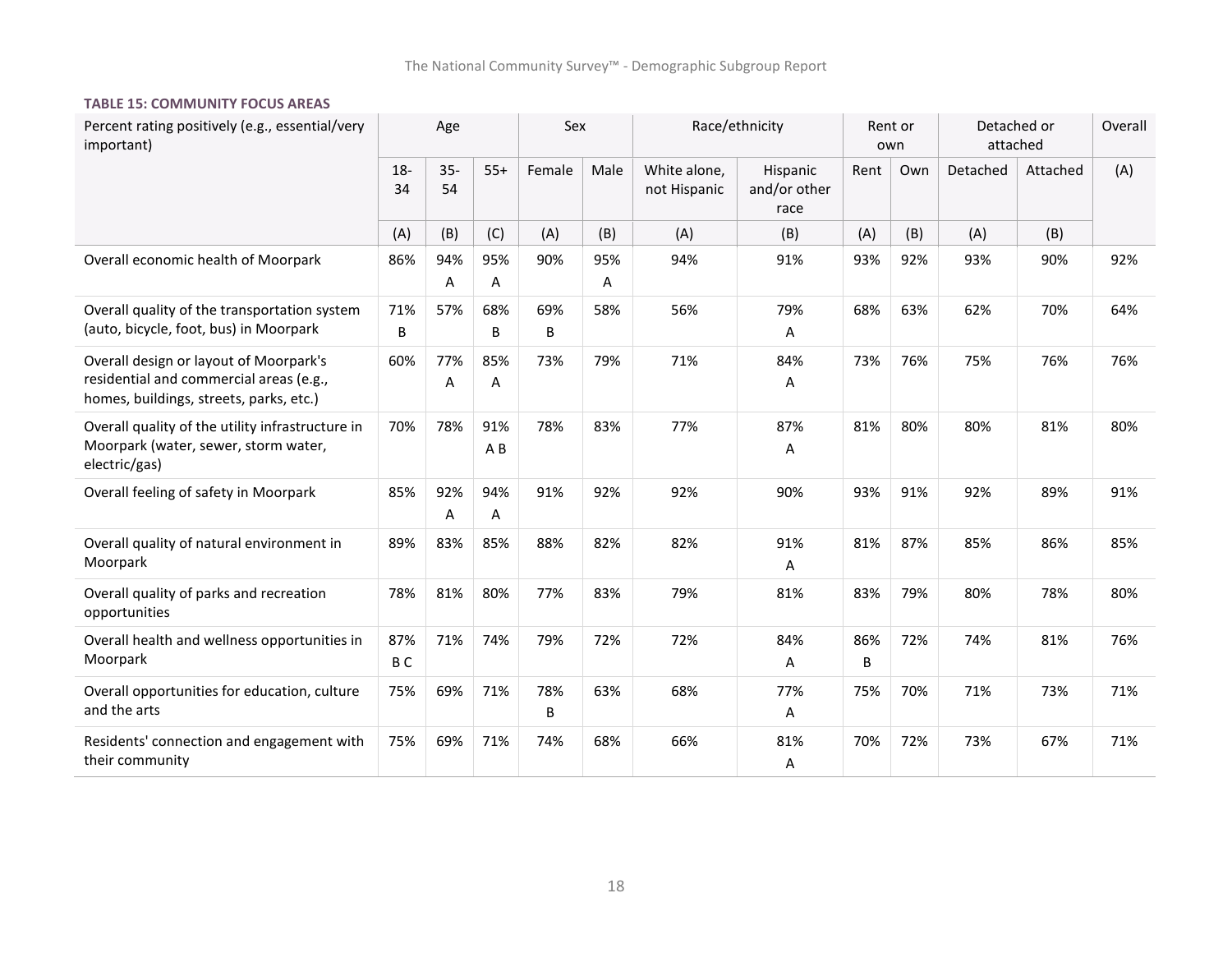#### **TABLE 16: QUESTION 13**

| How likely or unlikely would you to be to shop<br>and dine in Moorpark if the following amenities                            |                       | Age          |          |          | Sex  | Race/ethnicity                  |                                  | Rent or<br>own |     | Detached or<br>attached |          | Overall |
|------------------------------------------------------------------------------------------------------------------------------|-----------------------|--------------|----------|----------|------|---------------------------------|----------------------------------|----------------|-----|-------------------------|----------|---------|
| were added? (Percent rating as "very" or<br>"somewhat likely").                                                              | $18 -$<br>34          | $35 -$<br>54 | $55+$    | Female   | Male | White<br>alone, not<br>Hispanic | Hispanic<br>and/or<br>other race | Rent           | Own | Detached                | Attached | (A)     |
|                                                                                                                              | (A)                   | (B)          | (C)      | (A)      | (B)  | (A)                             | (B)                              | (A)            | (B) | (A)                     | (B)      |         |
| More unique dining opportunities                                                                                             | 90%                   | 96%<br>Α     | 96%<br>Α | 94%      | 96%  | 95%                             | 94%                              | 94%            | 95% | 96%                     | 91%      | 94%     |
| More national chain restaurants                                                                                              | 60%                   | 71%<br>Α     | 72%<br>Α | 67%      | 70%  | 65%                             | 75%<br>Α                         | 75%            | 66% | 66%                     | 76%<br>Α | 68%     |
| More small, independent, locally owned or<br>"mom and pop" businesses                                                        | 94%                   | 98%<br>C     | 93%      | 95%      | 96%  | 97%<br>В                        | 92%                              | 95%            | 95% | 96%                     | 93%      | 95%     |
| More large franchise businesses                                                                                              | 68%                   | 72%          | 67%      | 67%      | 72%  | 65%                             | 77%<br>Α                         | 72%            | 69% | 69%                     | 71%      | 69%     |
| More service-oriented businesses (e.g.,<br>spa/nail/esthetician services, beer/wine bar,<br>coffee shops, dry cleaner, etc.) | 86%<br>BC             | 76%          | 70%      | 78%      | 74%  | 74%                             | 80%                              | 86%<br>B       | 73% | 75%                     | 79%      | 76%     |
| More nightlife opportunities                                                                                                 | 81%<br>B C            | 65%<br>C     | 52%      | 68%      | 60%  | 61%                             | 73%<br>Α                         | 68%            | 63% | 65%                     | 62%      | 64%     |
| Increased safety and security                                                                                                | 96%<br>B              | 86%          | 89%      | 96%<br>B | 81%  | 88%                             | 93%                              | 90%            | 89% | 88%                     | 95%<br>Α | 89%     |
| More accessible transportation and parking<br>options (e.g., local bus service, on-demand<br>rideshare, bicycle, etc.)       | 83%<br>B <sub>C</sub> | 45%          | 55%      | 64%<br>В | 49%  | 51%                             | 72%<br>А                         | 70%<br>B       | 54% | 54%                     | 67%<br>Α | 58%     |
| More transportation options on nights and<br>weekends                                                                        | 77%<br>B <sub>C</sub> | 46%          | 50%      | 62%<br>В | 45%  | 49%                             | 66%<br>Α                         | 63%            | 52% | 51%                     | 66%<br>Α | 55%     |